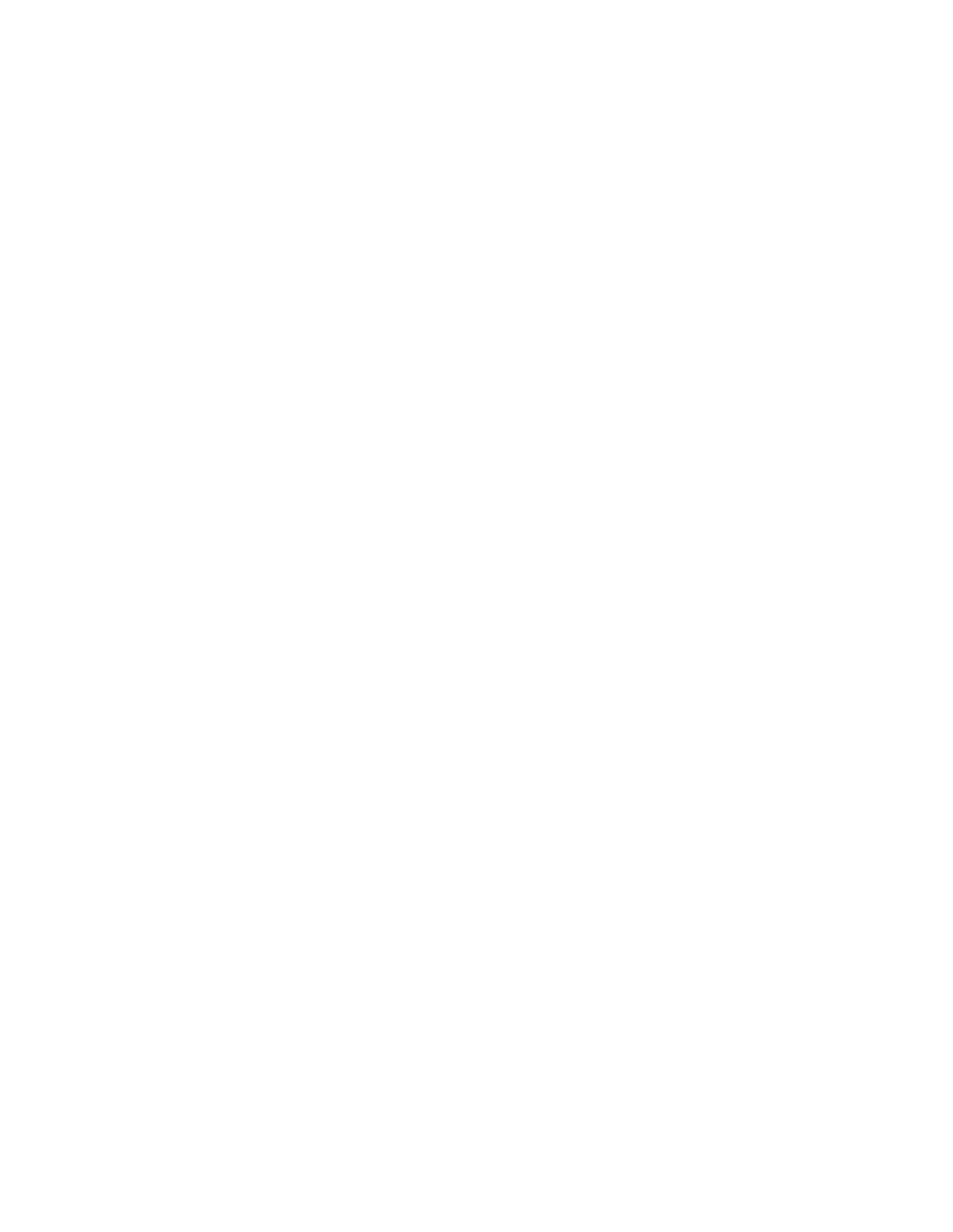# **EUROPEAN UNIVERSITY INSTITUTE DEPARTMENT OF LAW**

*A Human Dignitas? The Contemporary Principle of Human Dignity as a Mere Reappraisal of an Ancient Legal Concept* 

**STÉPHANIE HENNETTE-VAUCHEZ**

EUI Working Paper LAW No. 2008/18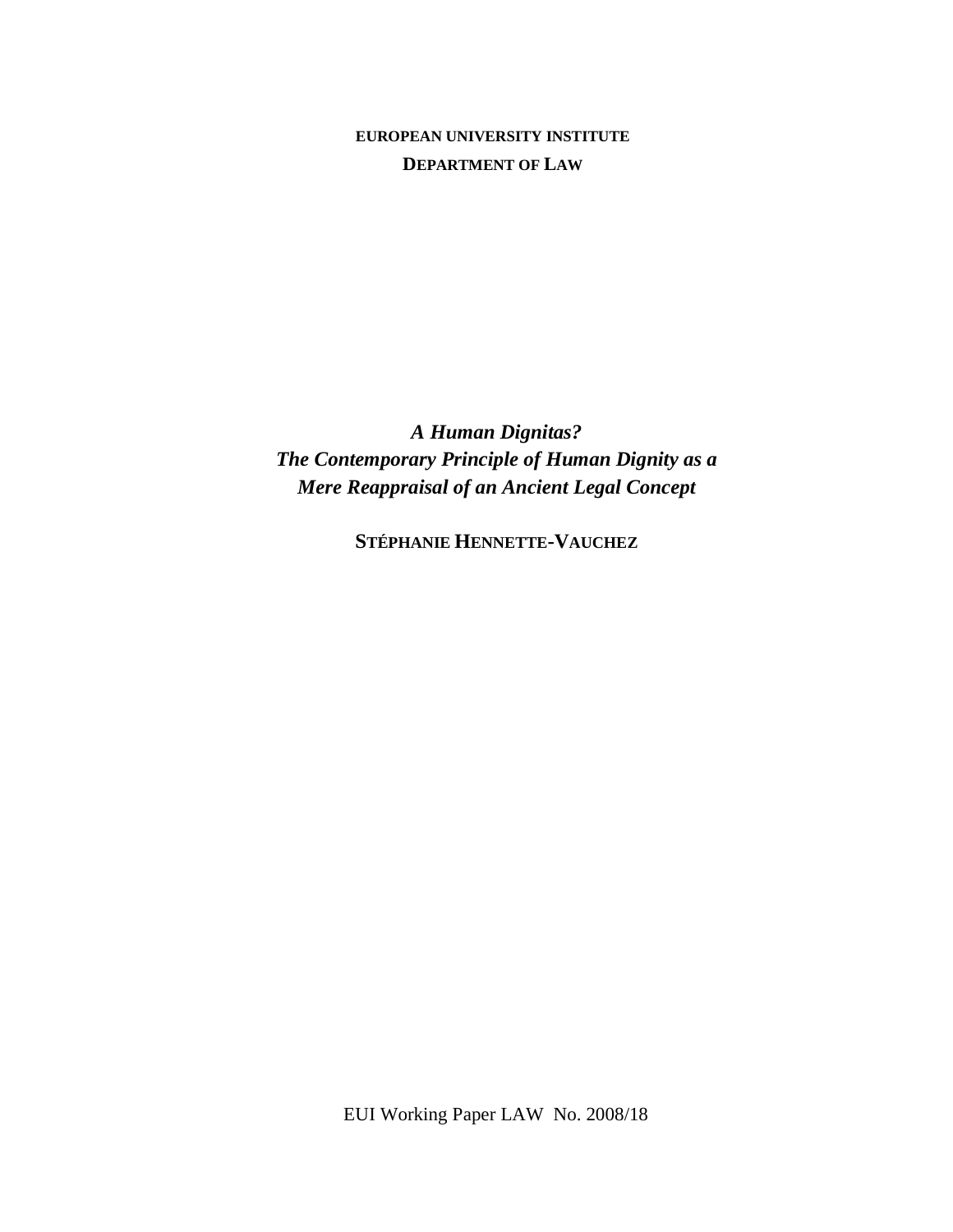This text may be downloaded for personal research purposes only. Any additional reproduction for other purposes, whether in hard copy or electronically, requires the consent of the author(s), editor(s). If cited or quoted, reference should be made to the full name of the author(s), editor(s), the title, the working paper or other series, the year, and the publisher.

The author(s)/editor(s) should inform the Law Department of the EUI if the paper is to be published elsewhere, and should also assume responsibility for any consequent obligation(s).

ISSN 1725-6739

© 2008 Stéphanie Hennette-Vauchez

Printed in Italy European University Institute Badia Fiesolana I – 50014 San Domenico di Fiesole (FI) Italy

> http://www.eui.eu/ http://cadmus.eui.eu/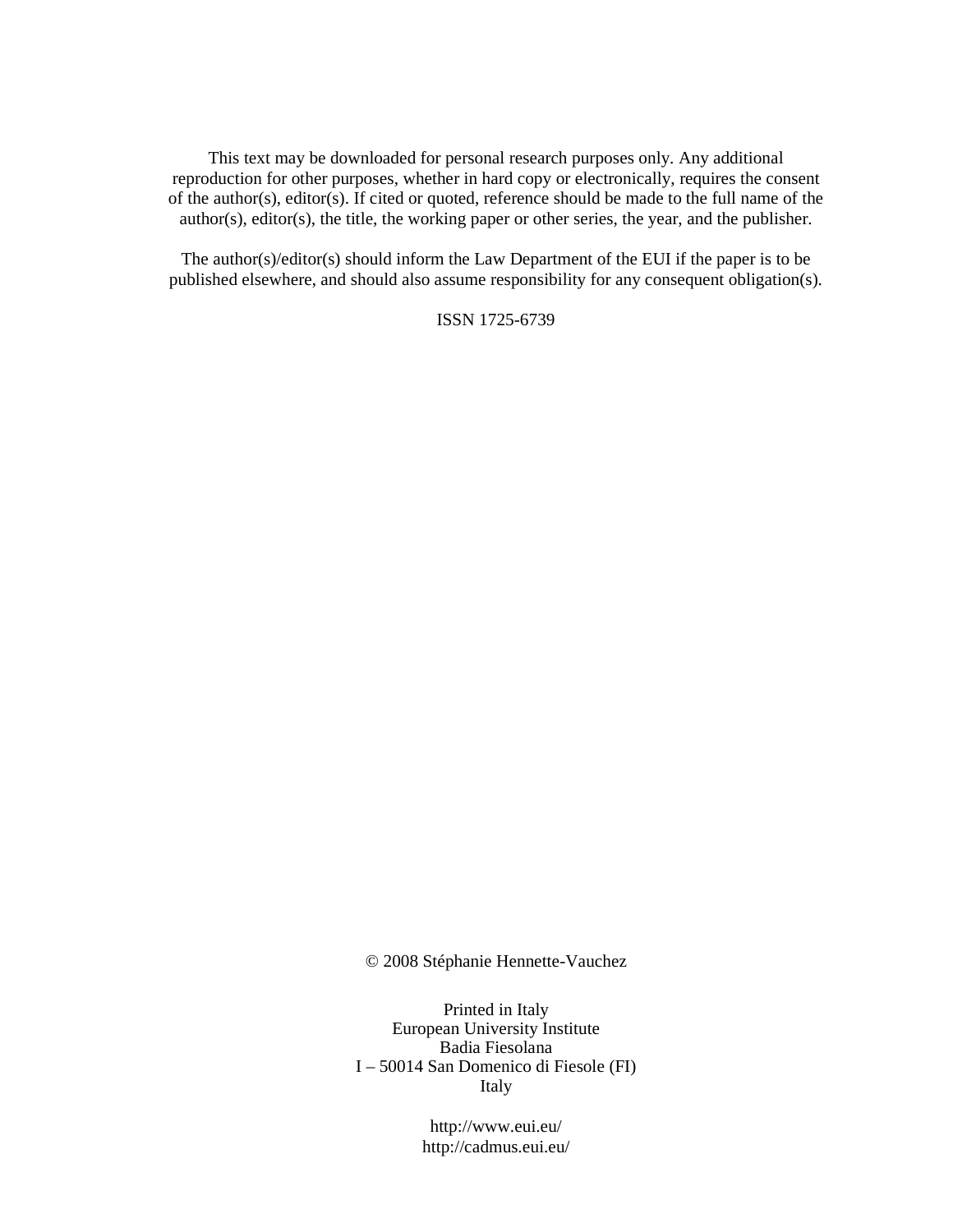#### **Abstract**

This paper suggests that the contemporary principle of human dignity in so far as it is used as means of limiting the exercise of individual freedom (in such landmark cases as the dwarf-throwing ones, as well as when used against prostitution, certain sexual conducts or the right to refuse medical treatment…) does not have much to do with the human dignity principle that was consecrated after WWII. Rather, it shares many a resemblance with the ancient concept of *dignitas*, for it has the same function (ground obligations –and not rights), structure (obligations towards oneself) and regime (inalienability). The bondage between contemporary and ancient dignity is a crucial one, for it implies that the 'foundation of human rights' paradigm, very common to post-WWII usages of human dignity, can no longer serve as a justification for the human dignity principle.

#### **Keywords**

Human Dignity – Dignitas – Rights – Obligations – Fundamental rights.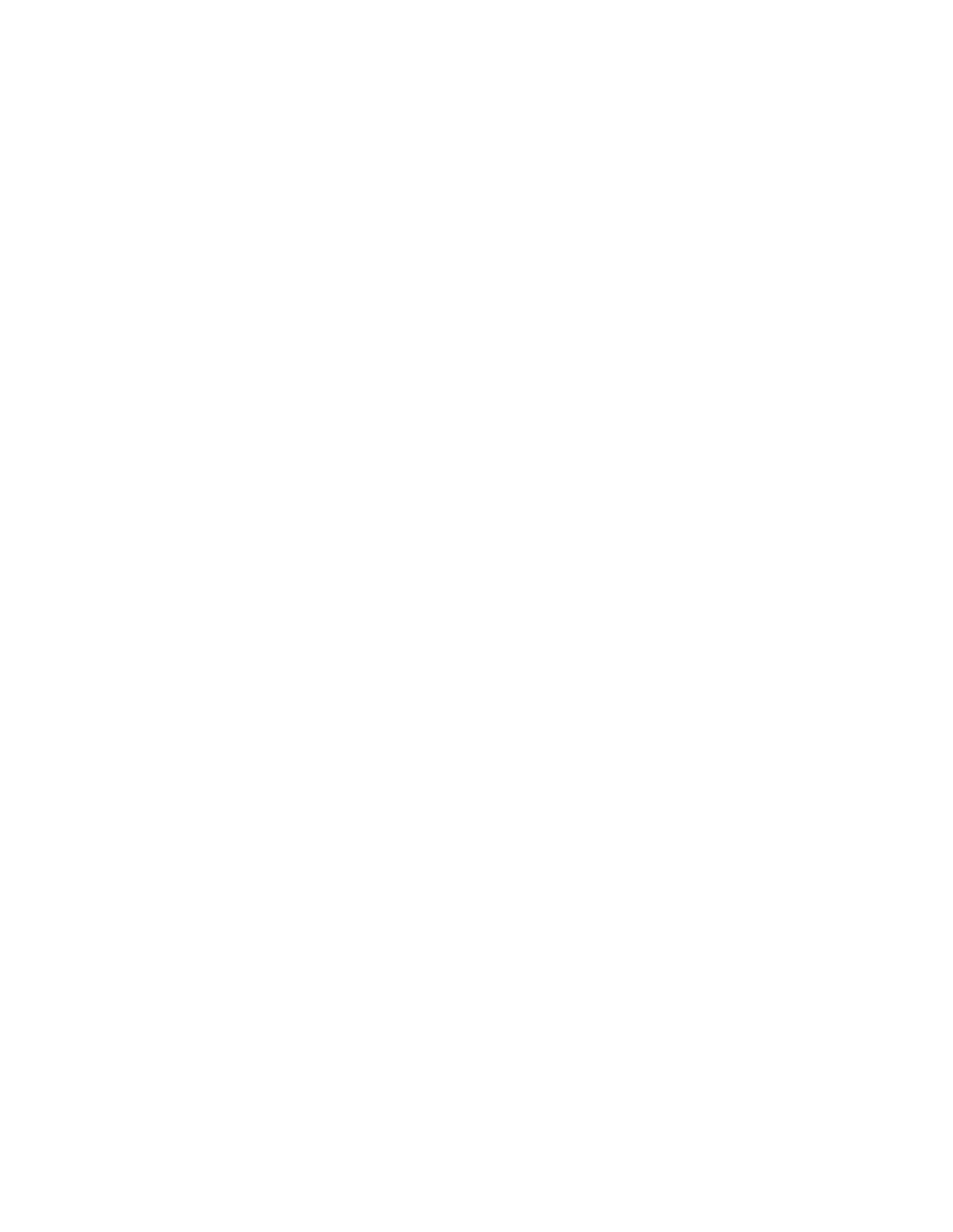# *A Human Dignitas? The Contemporary Principle of Human Dignity as a Mere Reappraisal of an Ancient Legal Concept*

# Stéphanie Hennette-Vauchez

The concept of human dignity is a two-edged sword<sup>1</sup>. Worse, "the content of its central core is not clear, making it an uncertain guide"<sup>2</sup> that "has failed to assist in providing a principled basis for decision-making"<sup>3</sup>. Although this may be due to its being invoked "as a kind of ultimate article of faith rather than as a principle open to rational debate", thus typically functioning "as a 'conversation stopper'<sup>"4</sup>, there is strong suspicion in contemporary legal thought that the human dignity principle (HDP) conveys politically conservative and theoretically naturalist stances. Indeed, it is argued that since "the notion of dignity can easily become a screen behind which paternalism or moralism are elevated above freedom in legal decision-making"<sup>5</sup>, "[it] is often appealed to by those who seek to prevent change<sup>76</sup>. Conversely, strong evidence supports the view that Western law's recently massive infatuation with the HDP does not owe so much to its intrinsic qualities (either symbolic or instrumental) as it does to a scholarly enterprise of promotion of the principle, seized as a consensual vector (who opposes human dignity?) for operating a non-consensual moves (reinvigorating the idea that natural law, in the clothes of human dignity, is the ultimate foundation of legal orders)<sup>7</sup>. It would be possible to stretch at significant length this list of criticisms aimed at the HDP (HDP) in recent legal scholarship; but the point is clear already: it is a highly controversial and quite unsatisfactory principle.

<sup>&</sup>lt;sup>1</sup> D. Beyleveld, R. Brownsword, Human Dignity in Bioethics and Biolaw, (Oxford : Oxford University Press, 2001), 25.

<sup>&</sup>lt;sup>2</sup> D. Feldman, 'Human Dignity as a Legal Value –Part II', (2000) Public Law, 61, 75.

<sup>&</sup>lt;sup>3</sup> C. McCrudden, 'Human Dignity', Working Paper 10/2006, April 2006, University of Oxford Faculty of Law Legal Studies Research Paper Series (downloadable at : http:/papers.ssrn.com/Abstract=899687 as of Nov. 6th, 2007).

<sup>4</sup> D. Birnbacher, 'Ambiguities in the Concept of *Menschenwürde*', in K. Bayertz ed., Sanctity of Life and Human Dignity (Dordrecht : Kluwer Academic Publishers, 1996), 107.

<sup>&</sup>lt;sup>5</sup> D. Feldman 'Human Dignity as a Legal Value –Part I', (1999) Public Law, 682, 697.

<sup>&</sup>lt;sup>6</sup> H. Kuhse, 'Is There a Tension Between Autonomy and Dignity?', in P. Kemp, J. Rendtorff, eds, Bioethics & Biolaw, vol. ii, Four Ethical Principles (Copenhagen: Rhodos International Science and Art Publishers, 2000), 61.

<sup>7</sup> S. Hennette-Vauchez, 'When ambivalent principles prevail. Leads to explaining Western legal orders' infatuation with the HDP', (2007) Legal Ethics, vol. 10, No2, 193.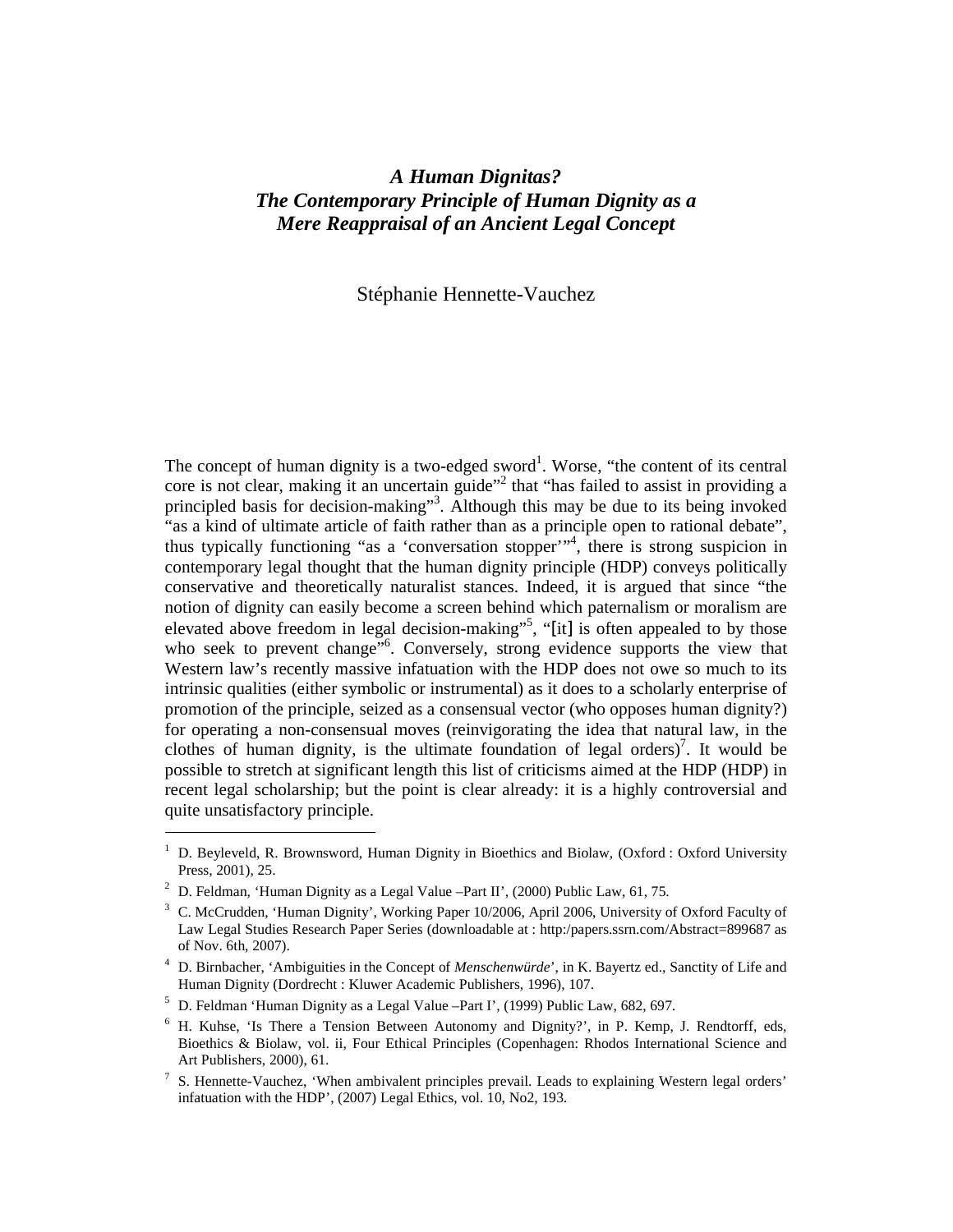How, then, is one supposed to account for its simultaneous apotheosis in Western legal orders –and beyond. Indeed, it is impossible to mention the HDP today without insisting on the wideness of its consecration. International covenants, universal<sup>9</sup> and regional<sup>10</sup>, old<sup>11</sup> and new<sup>12</sup>, general<sup>13</sup> and specific<sup>14</sup>, soft and hard<sup>15</sup>… almost all refer to the HDP. The Constitutions that refer to the principle are also numerous<sup>16</sup> -and their number increases at an accelerated pace as a number of new legal orders are founded<sup>17</sup> on the debris of dictatorships<sup>18</sup>. Even in countries in which the principle originally seemed to be rather marginal –such as, for example, the United States<sup>19</sup>- it is gaining in importance<sup>20</sup>. Not to mention the fact that it has been inferred by a number of

<sup>9</sup> Among other examples: United Nations Charter, preamble : "We the peoples of the United Nations determined to save succeeding generations from the scourge of war, which twice in our lifetime has brought untold sorrow to mankind, and to reaffirm faith in fundamental human rights, in the dignity and worth of the human person…". Also, Universal Declaration of Human Rights, art. 1: "All human beings are born free and equal in dignity and rights".

<sup>&</sup>lt;sup>10</sup> See the African Charter on Human and Peoples' Rights of 1981, whose art. 5 proclaims that 'every individual shall have the rights to the respect of the dignity inherent in a human being', or the Arab Charter on Human Rights of 1997, whose preamble refers to the Arab nations' belief in human dignity.

 $11$  See the UN Declaration on the Elimination of all Forms of Racial Discrimination of 1963, for example.

<sup>&</sup>lt;sup>12</sup> See the EU Charter of Fundamental Rights of 2000.

 $13$  Such as the International Covenant on Civil and Political Rights (1966) and the International Covenant on Economic, Social and Cultural Rights (1966), who both say that the rights they proclaim "derive from the inherent dignity of the human person".

<sup>&</sup>lt;sup>14</sup> Such as the Convention for the Protection of Human Rights and Dignity of the Human Being with Regard to the Application of Biology and Medicine (1997), or the UNESCO Declaration on the Human Genome and Human Rights (1997).

<sup>&</sup>lt;sup>15</sup> Directive 98/44/EC of 6 July 1998 on the Legal Protection of Biotechnological Inventions, recital 16: "patent law must be applied so as to respect the fundamental principles safeguarding the dignity and integrity of the person".

 $16$  It is not possible here to list all the Constitutions that refer to the HDP; let us only mention they are as varied as those of Afghanistan (2003), Madagascar (1998), Brazil (1988)…

<sup>&</sup>lt;sup>17</sup> Typically in this respect, see the 1949 German Basic Law; or the 1947 Japanese Constitution whose art. 24 states that in "manners pertaining to marriage and the family, laws shall be enacted from the standpoint of individual dignity and essential equality of the sexes".

<sup>&</sup>lt;sup>18</sup> This was successively true of Greece (1975), Portugal (1976), and Spain (1978), but the phenomenon has been multiplied by numerous factors since the fall of the Berlin wall and the refoundation of many Eastern European legal orders: the HDP is mentioned in most of the corresponding constitutional texts; see for a monograph on the Hungarian case C. Dupré, Importing the Law in Post-Communist Transitions. The Hungarian Constitutional Court and the Right to Human Dignity (Oxford: Hart, 2003). As D. Feldman (above n 5, 696) puts it: "It is a common feature of new constitutions in States which are trying to shake off a legacy of disregard for the human dignity of some, at least, of its citizens". The South African example is also very interesting in this respect, since the HDP is assigned a very important role and serves as en emblem of the breaking up with the apartheid. On this specific example, see A. Chaskalson, 'Human Dignity as a Foundational Value of our Constitutional Order', (2000) 16 S. African Journal on Human Rights, 193.

<sup>&</sup>lt;sup>19</sup> On the paucity of references to human dignity in recent American law, see J. Paust, 'Human Dignity as A Constitutional Right: A Jurisprudentially Based Inquiry Into Criteria and Content', (1984) 27 Howard Law Journal, 145.

 $20$  Recent Supreme Court decisions have interestingly made strong references to the HDP, in order to strike down a Texan law prohibiting sodomy (*Lawrence v. Texas,* 539 US 558 (2003)), or to establish that capital punishment was a violation of the Eight amendment when applied to minors (*Roper v. Simmons,* 125 US 1183 (2005)) or the mentally retarded (*Atkins v. Virginia,* 536 US 304 (2002)).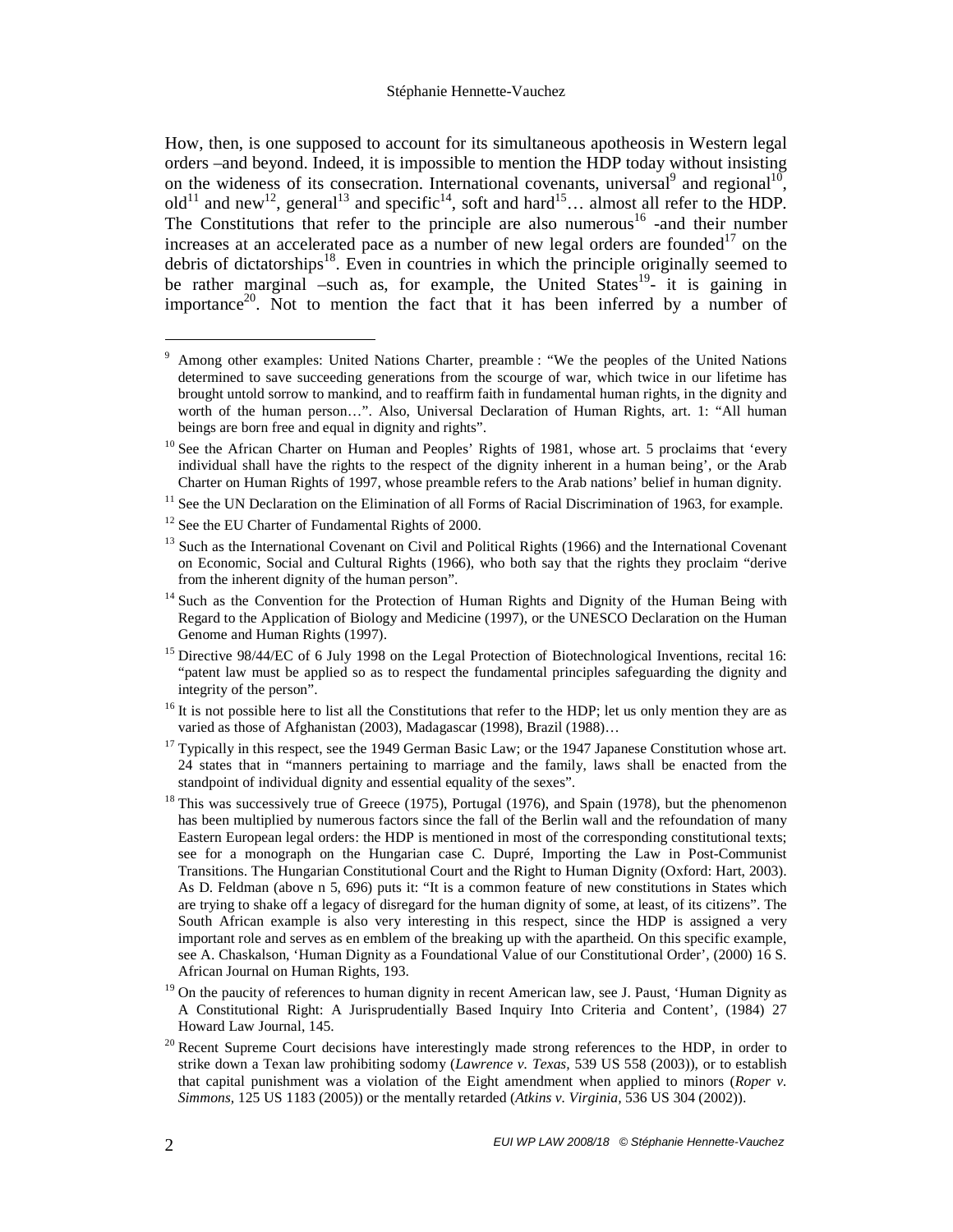constitutional courts even in cases in which it was not explicitly written in the text of the Constitutions. This occurred for instance in France<sup>21</sup> and Poland<sup>22</sup>. These quantitative aspects are only strengthened by qualitative appreciations of the HDP. "Underpinning what one might call legal humanism"<sup>23</sup>, it is said to be not only a fundamental right in itself, but also the basis of all fundamental rights<sup>24</sup> and sometimes even the founding value of legal orders altogether<sup>25</sup>. To put it shortly: "if we were looking for one phrase to capture the last fifty years of European legal history… we might call it the high era of 'dignity'"<sup>26</sup>.

Arguably, the HDP's apotheosis owes much to its imprecision, for nowhere is it precisely defined. The lack of fixed unquestionable meaning of the HDP has indeed significantly contributed to its generalized consecration, every other legislator, judge or political assembly in all likelihood taking advantage of the possibilities it offers of speaking a common language without being constrained by a common meaning. However, generalization must not be mistaken for uniformization; and to this day, "there is little common understanding of what dignity requires across jurisdictions"<sup>27</sup>. Many authors agree on this point.

They do not, however, agree on the different meanings the HDP can be assigned. For some, dignity mostly derives from the ancient legal protection of honor and reputation<sup>28</sup>

<sup>&</sup>lt;sup>21</sup> See Conseil Constitutionnel, decision 94-343-344DC, 27 July 1994 (available at: http://www.conseilconstitutionnel.fr, last visited nov.  $6<sup>th</sup> 2007$ ).

 $^{22}$  B. Lewaszkiewicz-Petrykowska, 'Rapport Polonais', in Commission Européenne pour la Démocratie par le Droit, Le Principe du Respect de la Dignité de la Personne Humaine, (Strasbourg: Ed. Du Conseil de l'Europe, 1999), 15.

 $23$  D. Feldman, above n 5, 682.

<sup>&</sup>lt;sup>24</sup> See the explanatory report of the *Praesidium* of the Convention that authored the EU Charter of Fundamental Rights.

<sup>&</sup>lt;sup>25</sup> See the way this is expressed by the Federal Constitutional Court of Germany, who sees in the HDP the "highest value of the constitutional order" (*Life Imprisonment Case* of 1977, 45 *BVerfGE* 187) and judges that "the Basic Law erected a value-oriented order that limits public authority" (*Elfes case* of 1957: 6 *BVerfGE*, 32), "this value system, which centers upon the dignity of the human personality developing freely within the community, must be looked upon as fundamental constitutional decision affecting all spheres of law" (*Lüth case* of 1958, 7 *BVerfGE* 198). English versions of these decisions in D. Kommers, The Constitutional Jurisprudence of the Federal Republic of Germany (Durham & London: Duke University Press, 1997), 305, 315 and 363. But this is true also elsewhere, see section 1 of the 1996 Constitution of South Africa: "The Republic of South Africa is one, sovereign, democratic state *founded on the following values: a) human dignity*…"[emphasis added]; art. 1 of the amended 1976 Constitution of Portugal: "Portugal is a sovereign Republic, *based on the dignity* of the human person…" [emphasis added]. Not to mention that the same discourse is held –albeit in a necessarily less authoritative manner- by scholars engaged in the active promotion of the principle. For an analysis of French legal scholarship in this respect, see C. Girard, S. Hennette-Vauchez, eds, La Dignité de la Personne Humaine. Recherche sur un Processus de Juridicisation (Paris: Presses Universitaires de France, 2005).

<sup>&</sup>lt;sup>26</sup> J.O.Whitman, 'On Nazi Honor and New European Dignity', in C. Joerges, N.S. Ghaleigh, eds, Darker Legacies of Law in Europe. The Shadow of National Socialism and Fascism over Europe and its Legal Traditions (Oxford: Hart Publishing, 2003), 243.

 $27$  C. McCrudden, above n 3, 21.

 $28$  See notably the important works of J.Q. Whitman such as: 'Enforcing Civility and Respect: Three Societies', (1999-2000) 109 Yale Law Journal, 1279; 'The two Western Conceptions of Privacy : Dignity versus Liberty', (2003-2004) Yale Law Journal ; 'On Nazi honor and New European Dignity',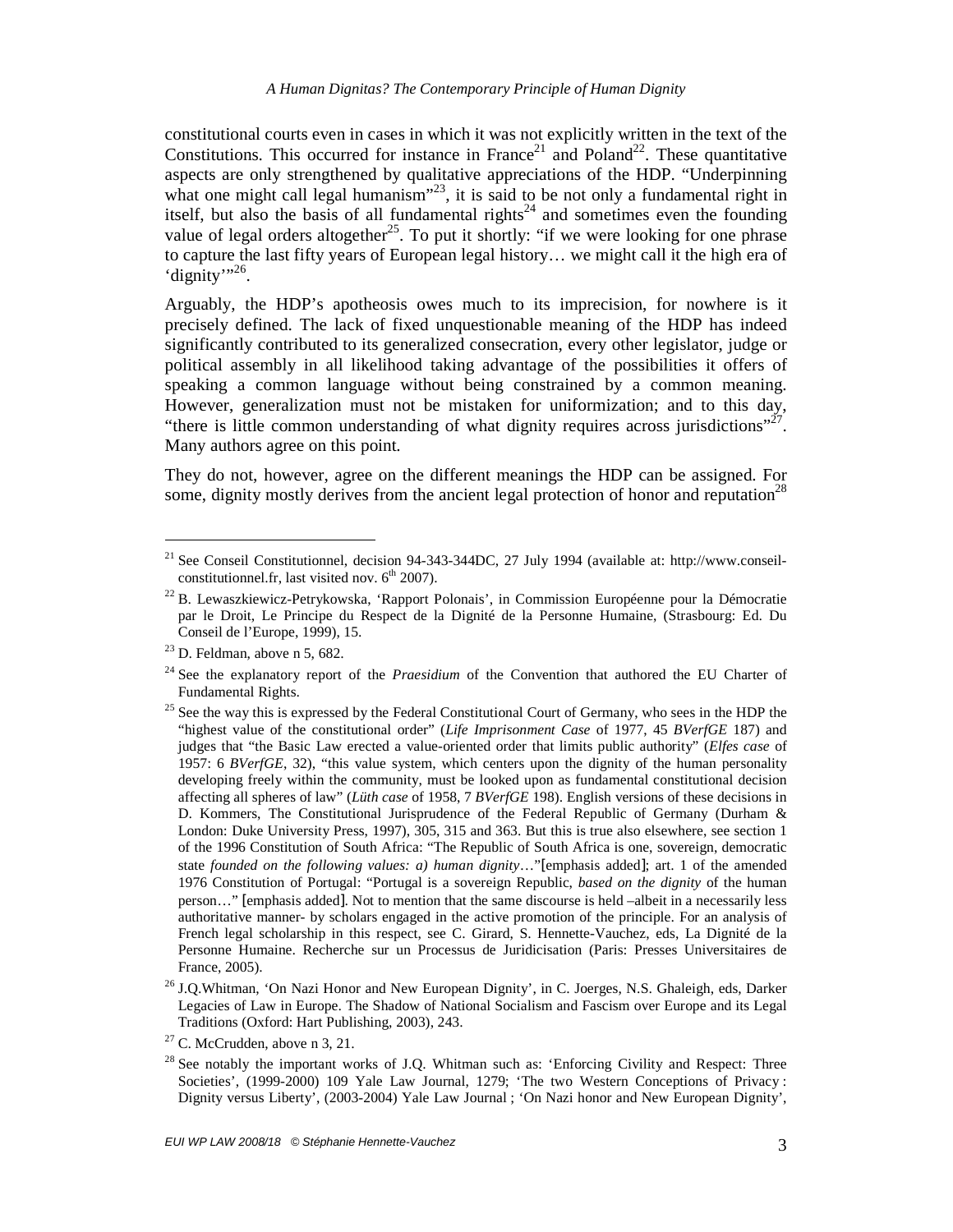whereas for others, that aspect of the principle's genealogy is completely overlooked $^{29}$ . For others, dignity is the translation at law of the Kantian imperative according to which human beings must never be treated solely as means, but always as ends<sup>30</sup>. Furthermore, the HDP can be assigned two main meanings: "dignity as empowerment" and "dignity as constraint"; the former implies that dignity's function is mostly to grant individual rights and is closely connected to the concept of autonomy, whereas the latter reduces dignity's function to limiting rights in the name of social values and is linked mostly to the idea of duties and obligations of the individual<sup>31</sup>. The HDP can also be said to operate at three levels: "the dignity attaching to the whole human species ; the dignity of groups within the human species; and the dignity of human individuals<sup> $32$ </sup>. Finally, other tentative taxonomies are even looser, and list wide ranges of meanings attached to the principle, from "another way of expressing the idea of human rights" to "a right or obligation [in itself]", a "justification for limiting the protection of rights or obligations, similar to a public order or public morals exception<sup>33</sup> $\ldots$  Certainly other classifications could be mentioned here: the quest for a substantive definition of the HDP may well be said to be potentially endless.

In contrast, greater unanimity features the answers that are given to the question of the HDP's origins. Indeed, when explaining where the HDP actually comes from, legal scholarship usually answers that it appeared in the wake of the Second World War, as a result of the international<sup>34</sup> and national<sup>35</sup> legal communities' desire to solemnly condemn the atrocities committed within and aside from the conflict, as well as to restore their attachment and faith in humankind<sup>36</sup>. Therefore, the HDP is commonly presented as the foundation of the very idea of human rights. The aim of this paper is to question this narrative, in that such a focus on post-WWII dignity overlooks two significant evolutions of the legal understanding of human dignity that have taken place since then. First, there has been a critical enhancement of the HDP's obligationsgrounding function, to the detriment of its rights-founding one. Second, the contemporary version of the HDP strongly echoes, in different respects, the ancient *dignitas* principle –and this also needs to be reflected upon. These, in a nutshell, are the

 $\ddot{\phantom{a}}$ 

above n 25; and Harsh Justice. Criminal Punishment and the Widening Divide Between America and Europe (Oxford: Oxford University Press, 2003).

<sup>&</sup>lt;sup>29</sup> See notably D. Beyleveld, R. Brownsword (2001), above n 1 who only browse the ancient version of the concept in their developments referring to 'the dignity of the nobles and dignified conduct', at 58- 63; D. Feldman (1999, 2000), above n 2 and 5.

 $30$  Among many examples: C. Starck, "The Religious and Philosophical Background of Human Dignity and its Place in Modern Constitutions", in D. Kretzmer, E. Klein, eds., The Concept of Human Dignity in Human Rights Discourse (The Hague: Kluwer, 2002), 179.

 $31$  D. Beyleveld, R. Brownsword, above n 1, 11-12.

 $32$  D. Feldman, above n 5, 684.

<sup>33</sup> C. McCrudden, above n 3, 22-24.

<sup>&</sup>lt;sup>34</sup> United Nations Charter, Universal Declaration on Human Rights, UN Conventions of 1966...

 $35$  See, emblematically, the German (1949), Italian (1948), and Japanese (1947) constitutions.

<sup>&</sup>lt;sup>36</sup> This indeed is the most commonly stated genealogical presentation of the HDP. See, among many references : D. Kretzmer, E. Klein, above n 29; J. Malpas, N. Lickis, eds., Perspectives on Human Dignity : A Conversation (Dordrecht : Springer, 2007) ; G. Fletcher, 'Human Dignity as a Constitutional Value', (1984) University of Western Ontario Law Review, vol. 22, 171.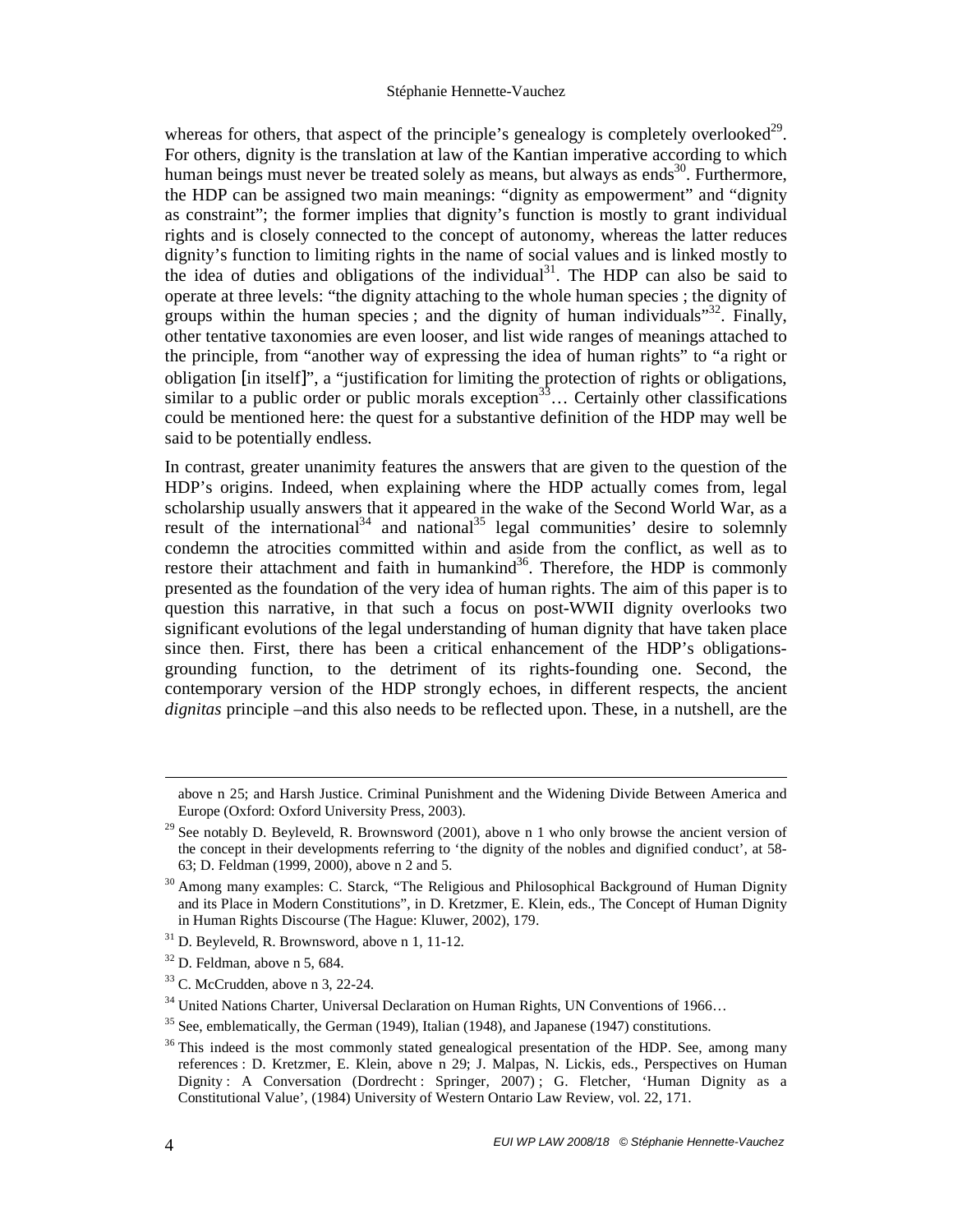reasons for which it will be argued that the HDP as we know it today is an heir to premodern *dignitas* more than it is to post WWII dignity<sup>37</sup>.

To be sure, it may seem rather counter-intuitive to compare *dignitas* and dignity of the human person –let alone to assert the existence of any kind of genealogical bondage between the two. One would need only to glance at a Legal Dictionary<sup>38</sup> to see how tenuous the link, for whereas human dignity is generally associated with equality (for precisely its main feature is that it is bestowed equally upon men and women), the concept of *dignitas* essentially and contrarily refers to that of inequality. Indeed, *dignitas* necessarily indicates the existence of a hierarchy; it is an element of social distinction. Furthermore, *dignitas* is not specifically human: institutions, the States, its emblems<sup>39</sup>.... may well be dignified in that sense. This is the reason for which the concept of *dignitas* most often remains ignored by scholarship relating to the contemporary HDP. As David Feldman puts it: « it is not human dignity of the sort which could conceivably be treated, in a sane world, as a fundamental value or as capable of generating a fundamental constitutional right  $\frac{1}{2}$ . However, I wish to reverse the picture, and consider from the outset of this paper as a general hypothesis that it is heuristically very fruitful to consider that there is a strong genealogical link between the ancient legal *dignitas* principle, and the contemporary 'dignity of the human person' one.

The stakes of such endeavor are high, for what is ultimately challenged here is the legitimization device the HDP rests upon. Principles hardly appear unaccompanied; utterances are always connoted. In the particular case, what the HDP is generally said to come along with is no less than the entire human rights philosophy grounded on the necessary respect for all humanity as it has been proclaimed in many a legal tool after the second world conflict. However, if the hypothesis according to which the contemporary version of the HDP (e.g. "dignity of the human person") actually has only little to do with the 1945 one (e.g. "equal dignity") is verified, then the entire process of justification and promotion it has undergone would need to be started all over again from scratch. Indeed, one would then need to consider that the politico-axiological (positive) connotation of the HDP-as-a-reaction-to-Nazi-horrors can not longer serve as a legitimizing ground. It should then be acknowledged that whereas the HDP has often been coined as the humanist and universal foundation of human rights<sup>41</sup>, in fact it is

<sup>37</sup> For the identification of three competing meanings of a legal principle of dignity (*dignitas*, post-WWII dignity and contemporary dignity), see C. Girard, S. Hennette-Vauchez, above n 24.

 $38$  See for example: Black's Law Dictionary ( $8<sup>th</sup>$  ed., Thomson/West, 2004), 488: "Dignity: 1. The state of being noble; the state of being dignified 2. An elevated title or position 3. A person holding an elevated title; a dignitary 4. A right to hold a title of nobility which may be hereditary or for life".

<sup>&</sup>lt;sup>39</sup> American law for example is familiar with notions such as the dignity of the State, of the flag, of the coat of arms… Generally speaking, as far as non-human usages of the HDP are concerned, see J. Resnik, J. Chi-hye Suk, (2002-2003) 'Adding Insult to Injury : Questioning the Role of Dignity on Conceptions of Sovereignty', Stanford Law Review, vol. 55, 1921.

<sup>40</sup> D. Feldman, (1999) 'Human Dignity As a Legal Value. Part I', Public Law, 682. above n 5.

 $<sup>41</sup>$  It is impossible to list all the works according to which the HDP serves as a foundation for human</sup> rights: they are way too numerous. Besides a number of references cited here (and see in particular those cited above, n 35), one can wish to keep in mind that such a narrative has become actual law. The European Charter of Fundamental Rights is indeed accompanied by a document entitled 'Explanations relating to the complete text of the Charter', which notably reads page 15: "The dignity of the human person is not only a fundamental right in itself but constitutes the real basis of fundamental rights"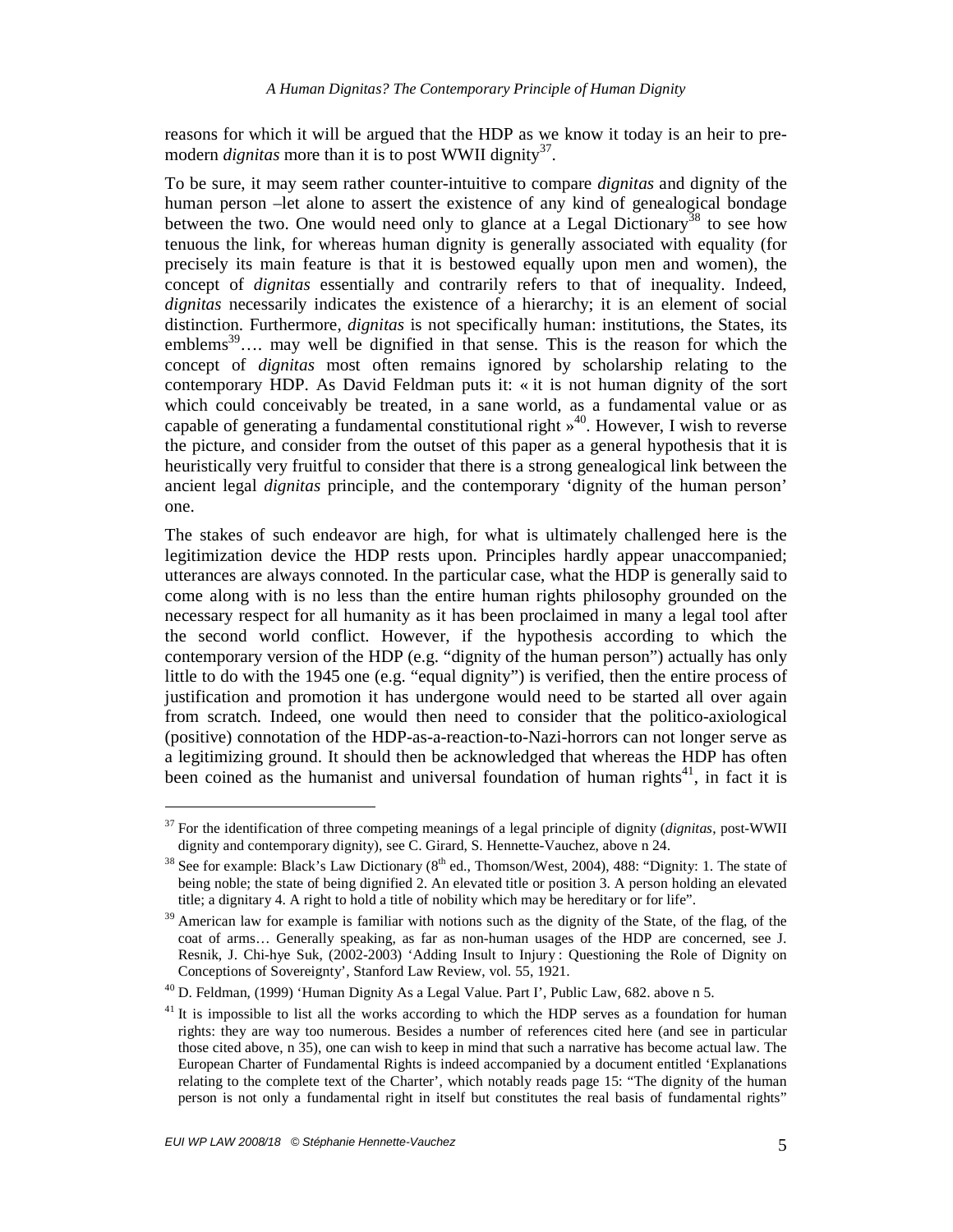#### Stéphanie Hennette-Vauchez

more accurately described as the application of a contingent and inegalitarian organizational principle to the social world.

Two distinct argumentative lines will be followed here for justifying this tentative matching between *dignitas* and dignity of the human person. A first theoretical one will aim at demonstrating that the very contemporary acception of the HDP is not alien to the notion of status –which throws a first bridging element in direction of ancient *dignitas.* I believe this can be said irrespective of the fact that whereas ancient *dignitas* referred to statuses in that they were either *social or professional* (magistrates, clergymen…); it is with the much wider *human status* that contemporary dignity can be associated. For indeed, it can be contended that as a matter of fact, the HDP does construct humanity as a status (Part I). A second, more technical register will then lead to suggesting that ancient *dignitas* and contemporary dignity share very similar functions (ground obligations), structure (ground obligations towards oneself) and regime (inalienability) (Part II).

## **I. From Social Status to Humanity as a Status: Constancy of Dignitas/y**

Albeit counter-intuitive and thus frequently misjudged or even silenced, the idea of a genealogical bondage between *dignitas* and dignity of the human person has nonetheless been argued before, notably by James Q. Whitman. In several works,  $42$ Whitman suggests that the commonly told story of the HDP coming to existence in the wake of WWII is erroneous. According to him, the principle's historical origins are to be found in the old legal norms of honor. He explains that throughout the centuries, honor-protection mechanisms were gradually extended to everyone and that subsequently, the protection afforded to the layman was elevated to the level of the one only upper classes of society had initially enjoyed<sup>43</sup> –what he calls a "leveling up process<sup>744</sup>. The result of such a process would contemporarily be illustrated by the contemporary dignity principle.

The present article will both draw and part from this dimension of Whitman's work. It will draw from it in so far as it shares the assumption according to which it is

 $\overline{a}$ 

<sup>(</sup>available at: http://ue.eu.int/uedocs/cms\_data/docs/2004/4/29/Explanation%20relating%20to%20the% 20complete%20text%20of%20the%20charter.pdf last visited June 6, 2008) .

 $42$  See references above n 27. In addition to these works by Whitman, I must acknowledge here that the very idea of strong links between ancient *dignitas* and contemporary dignity was suggested to me by historian Anne Simonin during a conference I organized in 2004 on the HDP. I expect to find many elements to support the present demonstration in her forthcoming Histoire de l'indignité nationale (Paris: Grasset, 2008).

<sup>43</sup> J.Q. Whitman, 'On Nazi 'Honor' and New European 'Dignity'', above n 25, 245-46: "Modern 'dignity', as wee see it in continental legal cultures, is in fact often best understood, from the sociological point of view, as a generalization of old norms of social honor... What has happened, in continental Europe, is indeed fundamentally this: old norms of 'honor', norms that applied only to aristocrats and a few other high-status categories of persons in the 17th and 18th centuries, have gradually been extended to the entire population".

<sup>44</sup> See for instance J.Q. Whitman, 'The Two Western Cultures of Privacy', above n 27, 1166 as well as 'Enforcing Civility and Respect : Three Societies', above n 27, 1387: "there is authentic egalitarianism in European dignitary culture, but [that] it is a high-status egalitarianism... Today, it is the deep ambition of European dignitary thinking to make all persons high-status-equals".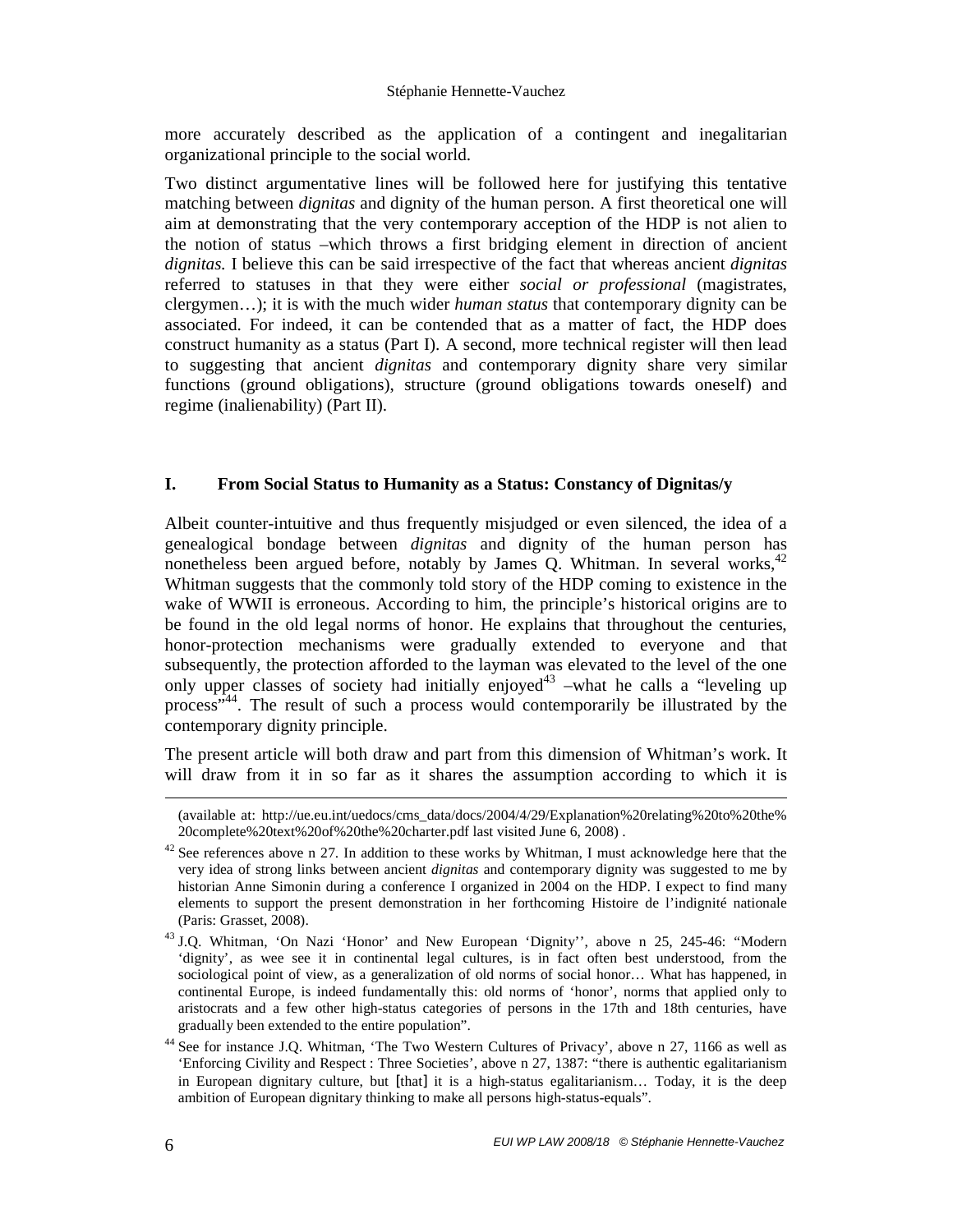heuristically most stimulating to hypothesize genealogical continuity between *dignitas* and dignity –and this shall be put to the test. But it will also draw apart from Whitman's insights, for if they shed a most revealing light on processes that took place during the  $18<sup>th</sup>$  and  $19<sup>th</sup>$  centuries, they fail –in my view- to account for the massive distortions the dignity principle has undergone during the  $20<sup>th</sup>$  century. Notably, they seem to ignore the very existence of a difference between post-WWII human dignity and human dignity in its yet more contemporary (*fin de siècle*) acception (1.). Whitman's analyses nonetheless constitute a decisive starting point for unfolding the present hypothesis according to which the contemporary version of the HDP rests on a conceptual construction of humanity as a status (2.).

#### *1. From Role-dignity to Human Dignity: Presenting and Assessing the Thesis of J.Q. Whitman*

Whitman explains the shift from the ancient norms of honor conveyed throughout the *dignitas* principle to the more contemporary understanding of the dignity principle by the unfolding of a leveling process. He defines this process as one by which ancient norms of honor have been generalized, to the point they were now apply to the entire population. According to him, "'human dignity' for everybody, as it exists at the end of the  $20<sup>th</sup>$  century, means definitive admission to *high social status* for everybody<sup> $,45$ </sup>. I wish to part from these analyses, by suggesting that the leveling up process Whitman describes eventually has led to the recognition and proclamation of the common belonging of all individuals to a common humanity rather than to the admission of everyone to high social status. In other words, where Whitman sees only one process taking place and being conveyed by the semantics of dignity (the leveling up process), I believe there are valid grounds for distinguishing between two (extension of the scope of norms of honor on the one hand, appearance of the idea that all humans have equal and intrinsic worth on the other hand).

The idea according to which the importance of social status massively decreased as a mode of social organization throughout the  $19<sup>th</sup>$  century seems rather unquestionable. I do not wish to challenge Whitman's correlative demonstration that the juridical norms of respect and honor that the matrix of ancient *dignitas* had given birth to were then generalized. However I do not share the idea according to which such a generalization would have been brought to its full consequences. Indeed, I do not agree with the idea according to which the ancient norms of honor have become applicable to everyone – and even less do I agree with the one that they have become encapsulated in a principle of dignity. If generalization did occur, the process never became comprehensive. I do not think the statutory logic of the norms of honor has been subverted by its generalization, for such generalization might have been massive and of the utmost importance, it has remained partial –or incomplete. My contention here is grounded on the very fact that the statutory logic of ancient *dignitas* has not disappeared and still infuses many a contemporary legal norm. The law of professions, or the law of citizenship, for example, provide with many illustrations of legal norms that are attached to specific functions and do not, by definition, apply to everyone.

<sup>&</sup>lt;sup>45</sup> J.O. Whitman, 'On Nazi 'Honor' and New European 'Dignity'', above n 25, 246 (emphasis added).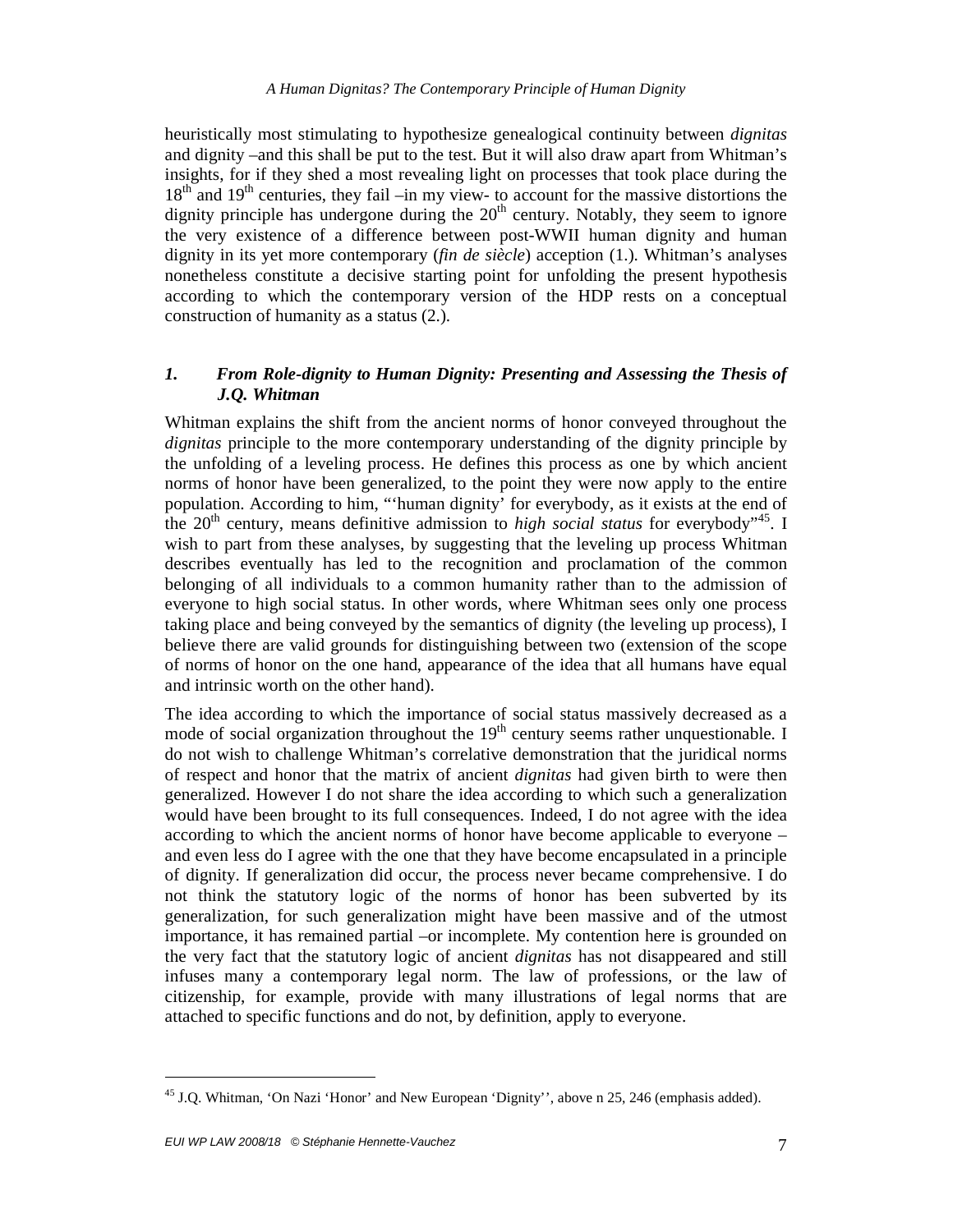I also believe that this first evolution (generalization albeit only partial of norms of honor) has not precluded the parallel (but distinct) apparition of another concept of dignity, this one primarily conveying the idea that all human beings equally belong to humankind. One can trace back to the early  $19<sup>th</sup>$  century many a legal norm or narrative echoing the simple –but novel- idea according to which the sole quality of human being bestows dignity upon each and every individual. By doing so, such legal utterances recourse to a meaning of dignity that has nothing to do with the one encapsulated in the old *dignitas*. Whitman does not see this second movement though; he analyses all the manifestations of the semantics of "dignity" as though they were unified and does not distinguish according to whether they have to do with the notion of status (by definition, unequal) or with that of equality (throughout a reference to the notion of humanity) $46$ . However, the distinction deserves to be made, notably because they both have paved the way for different acceptions of the HDP. It may well be considered that this second specifically human meaning of the dignity principle eventually consolidated in the shape of post-WWII dignity, for it has to do with the promise of 1789 finally coming true throughout the  $19<sup>th</sup>$  century –i.e. with the idea according to which men have rights simply because they are human.

In French law –an example that Whitman quite heavily relies upon-, this progressively takes place at the turn of the century. The major evolution that then affects civil law is the "anthropologization of the legal category of the 'person'"<sup>47</sup>, an expression used to designate the fact that finally, empirical coincidence between the physical and the juridical persons occurred. Such a coincidence was indeed only made possible by the abolition of institutions such as slavery or civil death that entirely rested on the very possibility of denying the quality of (juridical) persons to (human) beings<sup>48</sup>. Criminal law went along a similar path as offenses became less and less dependant on the rank or functions of the victim $49$ . In other words, in parallel to the progressive loss of

<sup>&</sup>lt;sup>46</sup> In fact, this distinction is often ignored. For but one example, one can refer to the Israeli Basic Law: Human Dignity and Liberty of 1992, often referred to as an example of the generalization and juridification of the post-WWII HDP whereas it is more accurately analyzed as yet another confirmation of the perennity of a *dignitas*-like conception. See O. Kamir, 'Honor and Dignity Cultures : the Case of *Kavod* and *Kvod ha-Adam* in Israeli Society and Law', in D. Kretzmer, E. Klein, eds, above n 29, 233 : "In fact, although the combined phrase *kvod ha-adam* does connote 'human dignity', the word *kavod* is also the only Hebrew term for 'honor', 'glory' and 'respect'… The Basic Law's 'dignity-honor-glory-respect' is not exactly the Universal Declaration's 'dignity'"; and at 234: " suggest that, although unacknowledged, it is a *kavod-honor* rather than a *kavod-dignity* that has been a predominant, fundamental feature of the Zionist movement and the Zionist state"

<sup>47</sup> See notably Y. Thomas, '*Fictio Legis*. L'empire de la fiction romaine et ses limites médiévales', (1995) Droits, n°21, 17; and Y. Thomas, 'Le sujet concret et sa personne', in O. Cayla, Y. Thomas, Du droit de ne pas naître. A propos de l'affaire Perruche (Paris: Gallimard, 2002), 130.

<sup>&</sup>lt;sup>48</sup> Indeed, it is only once slavery has been abolished that Glasson could write that "every physical man is a person" ["tout homme physique est une personne"] in Eléments de droit français (Paris: Pedone-Lauriel, 1884), n°20 (cited by D. Deroussin, 'Personnes, choses, corps', in E. Dockès, G. Lhuilier, eds., Le corps et ses représentations (Paris: Litec, 2001), 79, at 113). The great disruption caused by this eventual coincidence between the physicial and the juridical person must not be underestimated; also, it must be clearly affirmed that such coincidence is neither necessary nor evident. For this reason, common *opinio iurus* of the civilians of the early 19<sup>th</sup> century was undisputedly closer to formula such as: "a man and a person are not synonymous terms" (Toullier, Le droit civil français suivant l'ordre du Code (Paris, t. 1, 1830, n°166; cited by D. Deroussin, *Ibid.* at 101).

<sup>&</sup>lt;sup>49</sup> It is interesting to look for example at A. Vitu (Traité de droit criminel. Droit pénal special (Paris: Ed. Cujas, 1982), 1574) commenting on nascent law of the press –and of defamation-, because Whitman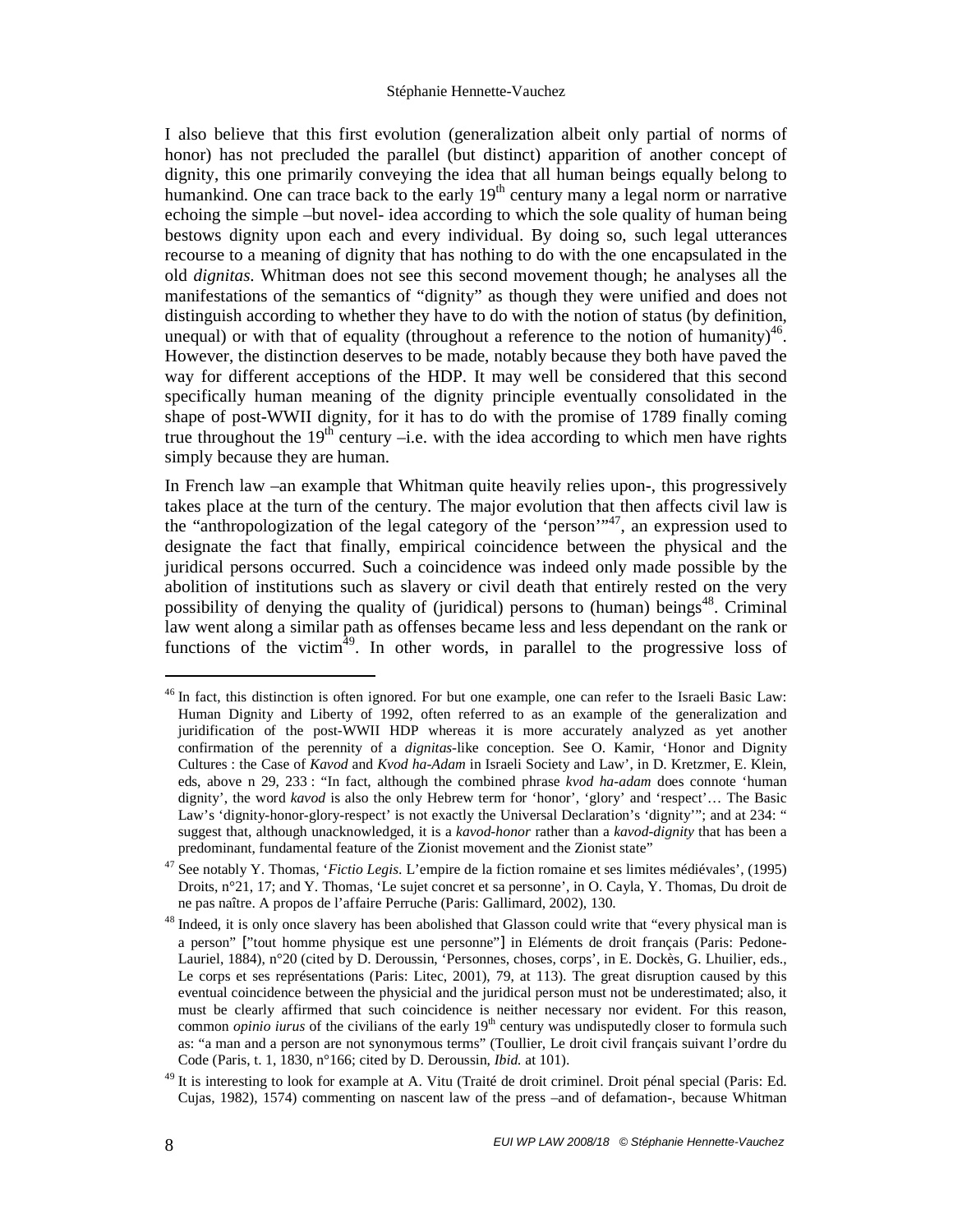importance of status, a new concept of dignity seems to find its way in the legal discourse, founded above all on the idea that all men are equal. It is argued that these first formulations of dignity as a synonym for equal and intrinsic worth are the ones that eventually consolidated and triumphed half a century later, in such utterances as: "all human beings are born free and equal in dignity and rights<sup> $50$ </sup>, "considering that... recognition of the inherent dignity and of the equal inalienable rights of all members of the human family is the foundation of freedom, justice and peace in the world<sup>"51</sup>, or : "Every individual shall have the right to the respect of the dignity inherent in a human being and to the recognition of his legal status. All forms of exploitation and degradation of man particularly slavery, slave trade, torture, cruel, inhuman or degrading punishment and treatment shall be prohibited" $52$ .

It is then granted that the ancient notion of *dignitas* has evolved, in so far as its initial scope, limited to the protection of the honor due to certain persons because of their rank and functions, did widen. However, its intrinsic and genuine statutory (and thus unequal) meaning has not disappeared; the ancient *dignitas*'s extension in scope was not pushed to the point that it would now apply to everyone under the auspices of a HDP. Rather, the HDP is yet *another* principle, and is solely responsible for conveying the idea of the respect due to all men solely in virtue of their belonging to humankind. This conception of dignity differs significantly from the ancient one –if only because it is egalitarian by essence. Consequently, it cannot convincingly be said to be an heir to ancient *dignitas* (despite Whitman's contention of the contrary). Notwithstanding, Whitman's analyses remain of utmost importance. Despite the fact that they fail, in my view, to account for the HDP as it has been consecrated in the wake of WWII, they ironically (involuntarily) shed a most valuable light on the even more contemporary HDP-*fin de (20th) siècle*. This is why I shall now test the hypothesis according to which the most contemporary version of the HDP (the one that grounds the validity of dwarfthrowing prohibitions<sup>53</sup>, of criminal charges against people engaging in sadist-masochist sexual relationships<sup>54</sup> or of drastic limitations of a patient's right to refuse a medical treatment<sup>55</sup>) is accurately described as an heir to the old statutory conception of dignity *dignitas*.

 $\overline{a}$ 

himself does so (J.Q. Whitman, 'Enforcing Civility and Respect : Three Societies', above n 27, 1358) in order to back up his analyses that aim at demonstrating the continuous strength of the notion of honor, even after its protection democratizes, ie., after it becomes applicable to everyone. Yet, I do not read the same thing in Vitu's words. Quite contrary to Whitman's interpretation, I am under the impression that what Vitu refers to by using the word "dignity" precisely has nothing to do with old norms of honor (or, for that matter, with *dignitas*), but rather illustrates the emergence of a radically new meaning of the concept, that of dignity in virtue of the sole belonging to humankind.

<sup>50</sup> Universal Declaration of the Rights of Man, 10 December 1948.

<sup>&</sup>lt;sup>51</sup> International Covenant on Civil and Political Rights, 16 December 1966.

<sup>52</sup> African Charter on Human and People's Rights, 27 June 1981, art. 5.

<sup>53</sup> See Conseil d'Etat, Ass., 27 october 1995, *Cne de Morsang-sur-Orge*, Recueil Lebon p.372.

<sup>54</sup> ECtHR, 19 February 1997, *Laskey, Jaggard and Brown v. R.U..*

<sup>55</sup> See for example the *conclusions* of the *commissaire de gouvernement* M. Heers in the case: Cour Administrative d'Appel de Paris, 9 juin 1998, *Senanayake et Donhoy*, in: (1998) Revue Française de Droit Administratif, 1231.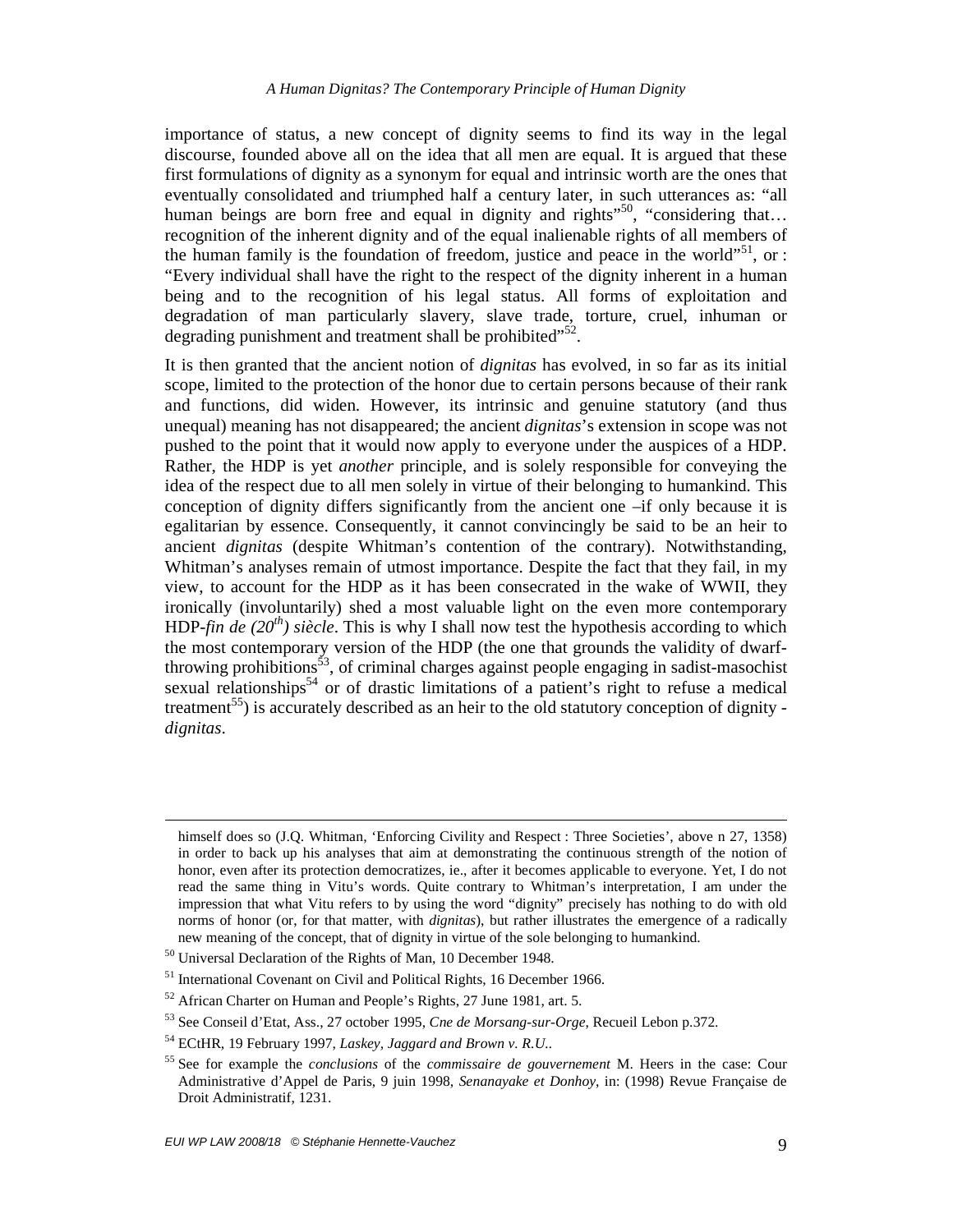# *2. Contemporary Human Dignity and the Renewal of a Statutory Conception of Dignity*

The confirmation of the hypothesis according to which the contemporary HDP would really be but a mere reappraisal of an ancient statutory conception of dignity necessitates that the possibility of conceiving of humanity as a status be established. In its ancient fashion, dignity (*dignitas*) was all about statuses that were awarded to people according to their functions (political, religious, judicial…) or their rank (social). *Dignitas*'s *raison d'être* was to protect those statuses. Accordingly, verifying our hypothesis implies the demonstration that the contemporary HDP has a similar function; in other words, that its aim is to protect humanity as a status.

As a matter of fact, it does seem that the contemporary legal discourse on the HDP has precisely devoted much conceptual efforts to developing a statutory conception of humanity; in other words, it does seem that humanity has been constructed as a dignity in the statutory sense. The commentary of the *KA and AD v. Belgium* ECHR 2005 case by a leading French scholar, Professor Muriel Fabre-Magnan<sup>56</sup>, is emblematic in that respect. In this case, the European court was once again confronted with the question whether criminal sentences decided against people who have taken part in extremely violent sadist-masochistic practices are to be qualified as violations of ECHR's article 8. Parting partially from its previous stance in a similar case<sup>57</sup>, the Court decided that "the right to engage in sexual relationships stems from one's right to dispose of her body, an integral part of the notion of personal autonomy"<sup>58</sup>. As a consequence, the Court judged that in principle criminal law shall not interfere with sexual practices, unless there are imperious motives to the contrary<sup>59</sup>. It also considered that in the particular case, such imperious motives did exist, for it stemmed from the facts of the case that the free will and consent of one of the participants in the incriminated practices had not been respected at all times<sup>60</sup>. This very specific aspect of the Court's mode of reasoning

<sup>56</sup> ECtHR, 17 February 2005, *K.A. et A.D. c. Belgique* ; and commentary by M. Fabre-Magnan, "Le sadisme n'est pas un droit de l'homme", (2005) Recueil Dalloz, 2973.

<sup>57</sup> ECtHR, 19 February 1997, *Laskey, Jaggard and Brown v. U.K.* In this decision, §36 indicated that a given activity does not necessarily fall under the protection of article 8 for the sole reason that it takes place behind closed doors. For a critique, see: O. Cayla, "Le plaisir de la peine ou l'arbitraire pénalisation du plaisir", in D. Borillo, D. Lochak, eds, La Liberté Sexuelle (Paris: PUF, 2005), 89.

<sup>58</sup> §83 of the decision [my translation for, interestingly enough the decision is available only in French on the HUDOC database, which could account for the absence, to my knowledge, of commentaries of the case in English language].

<sup>59</sup> §84 of the decision: "Il en résulte que le droit pénal ne peut, en principe, intervenir dans le domaine des pratiques sexuelles consenties qui relèvent du libre arbitre des individus. Il faut dès lors qu'il existe des « raisons particulièrement graves » pour que soit justifiée, aux fins de l'article 8§2 de la Convention, une ingérence des pouvoirs publics dans le domaine de la sexualité".

<sup>60</sup> §85 of the decision: "En l'espèce, en raison de la nature des faits incriminés, l'ingérence que constituent les condamnations prononcées n'apparaît pas disproportionnée. Si une personne peut revendiquer le droit d'exercer des pratiques sexuelles le plus librement possible, une limite qui doit trouver application est celle du respect de la volonté de la « victime » de ces pratiques, dont le propre droit au libre choix quant aux modalités d'exercice de sa sexualité doit aussi être garanti. Ceci implique que les pratiques se déroulent dans des conditions qui permettent un tel respect, ce qui ne fut pas le cas. En effet, à la lumière notamment des éléments retenus par la cour d'appel, il apparaît que les engagements des requérants visant à intervenir et arrêter immédiatement les pratiques en cause lorsque la « victime » n'y consentait plus n'ont pas été respectés. De surcroît, au fil du temps, toute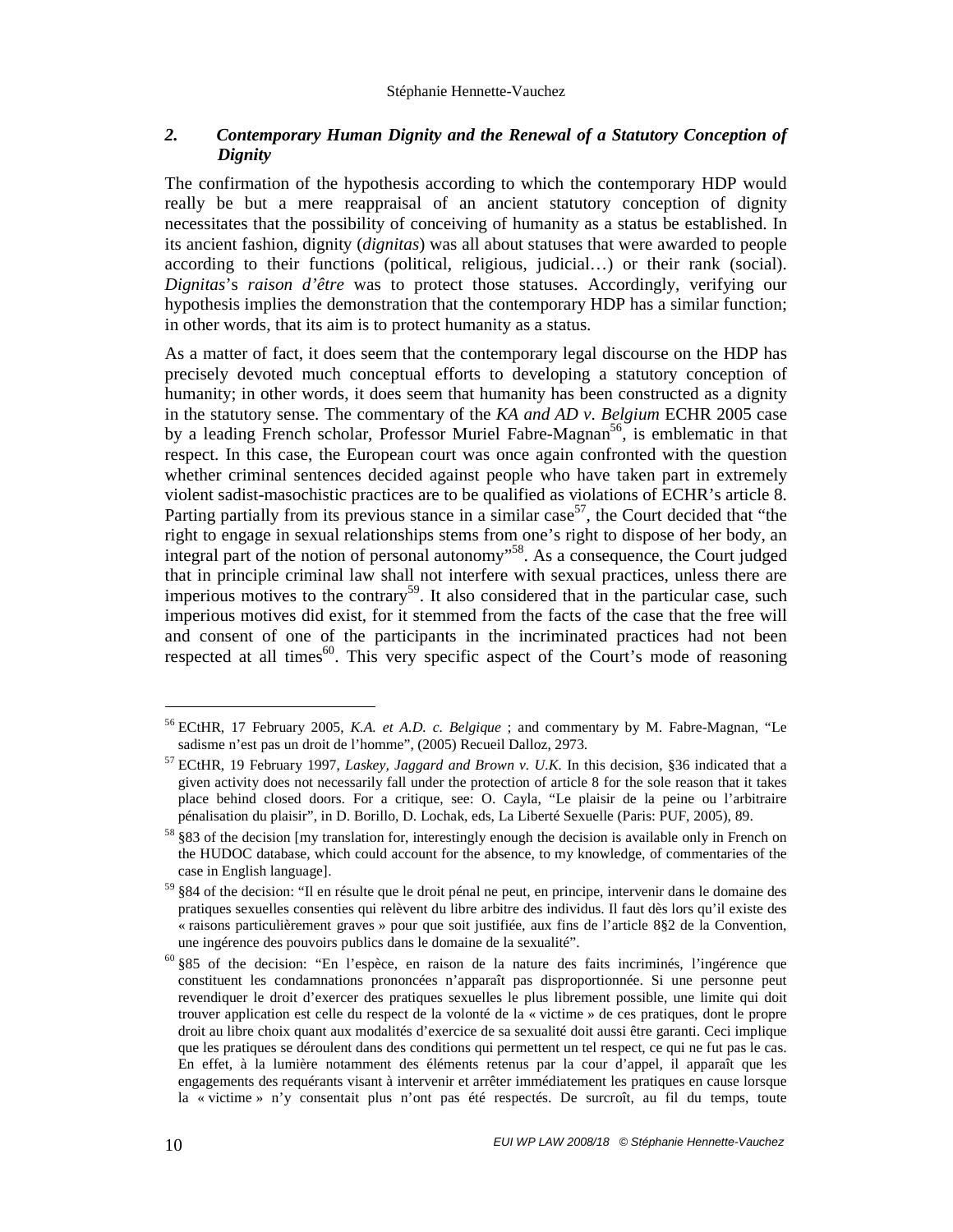ignited Fabre-Magnan's strong criticism of the decision. She reproaches the Court with giving too much weight and centrality to the notions of autonomy and consent; rather, she argues, the Court should have recoursed to the human dignity principle:

"Human dignity was at stake in the examined sadist-masochistic relationships, because it is at stake every time humanity is injured… The concept of human dignity arouse because traditional human rights, centered on the individual, his liberty, his private life, and his autonomy, precisely were no longer sufficient… The principle of dignity marks the unity of the human genre. Throughout each individual person, humanity can be injured and so can all others. The emergence of the HDP is the sign that there is something superior (transcendent) to individual wills…. No one can renounce the HDP, obviously not for others but no more so for oneself: no one can thus validly consent to having his dignity violated. The relationship of one with oneself does not resort only to the private sphere but also has to do with the public one. We rejoin the first meaning of the word dignity: the humanity of man resembles an entrusted office, but an office one can not dispense himself of nor be dispensed of; a dignity that, as in its original meaning, never dies"<sup>61</sup>.

Be it only from a rhetorical standpoint, one is necessarily struck by the resemblance between such a presentation of the HDP and ancient *dignitas*. Such an elaboration of the contemporary HDP echoes quite strongly what Ernst Kantorowicz for instance writes about royal *dignitas* in his analyses of medieval political theology<sup>62</sup>. As a historian, he recalls the centrality of the metaphor of the Phoenix in medieval legal commentaries of the royal *dignitas*. Among other examples, he refers to the manner in which Baldus used it: "the Phoenix represented one of the rare cases in which *the individual was at once the whole existing species* so that indeed species and individual coincided<sup>"63</sup>. But the same narrative structures contemporary legal scholarship about dignity: in this more recent fashion also the HDP is said to bridge together the individual and the human species, for it is simultaneously one and multiple –or universal. This, in the text by Fabre-Magnan, is expressed as follows: "The principle of dignity marks the unity of the human genre. Throughout each individual person, humanity can be injured and so can

 $\ddot{\phantom{a}}$ 

organisation, tout contrôle de la situation étaient devenus absents. Il y a eu une escalade de violence et les requérants ont eux-mêmes avoué qu'ils ne savaient pas où elle se serait terminée".

<sup>61</sup> M. Fabre-Magnan, above n 55, 2978-80 [my translation from: "La dignité de la personne humaine était concernée par les pratiques sadomasochistes de l'espèce, car elle est en jeu toutes les fois qu'il est porté atteinte à la dignité humaine… Le concept de dignité de la personne humaine est apparu parce que les droits de l'homme traditionnels, centrés sur l'individu, sa liberté, sa vie privée, et son autonomie, ne suffisaient précisément plus… Le principe de dignité marque l'unité du genre humain. A travers chaque personne, c'est l'humanité qui peut être atteinte et donc tous les autres. L'émergence du principe de dignité est ainsi le signe qu'il y a quelque chose qui dépasse (transcende) les volontés individuelles… Nul ne peut renoncer au principe de dignité humaine, ni pour autrui bien sûr, ni pour lui-même : nul ne peut donc valablement consentir à ce que lui soient portées des atteintes contraires à cette dignité. Il y a ainsi un aspect du rapport de soi à soi qui n'est pas de la seule sphère du privé mais qui a à voir avec la sphère publique. On rejoint le premier sens du mot 'dignité' : 'l'humanité de l'homme est assimilable à une charge confiée', mais une charge dont on ne pourrait ni être dispensé ni se dispenser, une dignité qui, comme en son sens premier, ne meurt jamais"].

 $62$  E. Kantorowicz, The King's Two Bodies : Essays in Medieval Political Theology (Princeton University Press, 1957) and especially the chapter *Dignitas Non Moritur*, at 383.

<sup>63</sup> E. Kantorowicz, *Ibid.*, 389 [emphasis added].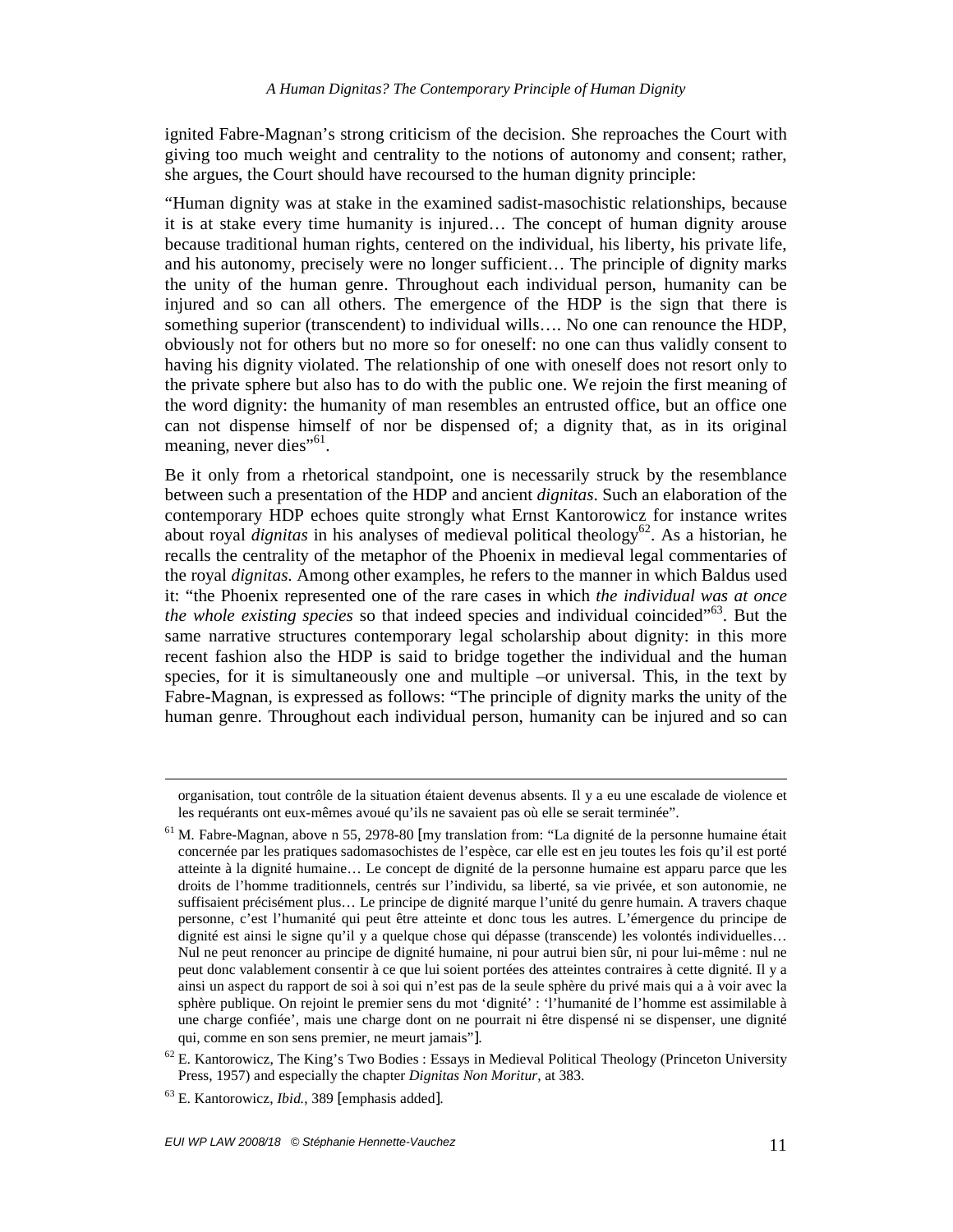all others<sup>564</sup>. In other words, one can say that humanity today serves as an emblem of the dignity principle, quite the same way the Phoenix did in medieval times. Additionally, in both its contemporary and medieval versions, the dignity principle is featured by an essential duality, for it is always simultaneously public and private. Fabre-Magnan writes about contemporary dignity that there is an aspect of the relationship of one with oneself that does not resort only to the private sphere but also has to do with the public one<sup>65</sup>, whereas Kantorowicz insists that *dignitas* "was of a public, and not merely private, nature<sup>566</sup>. A third strong resemblance can be found between the two elaborations of the dignity principle, for when contemporary dignity is said to "never die"<sup>67</sup>, this is but yet another indication that it would be relevant to view it as an heir to medieval royal *dignitas* that was best described by the following aphorism: *Dignitas non moritur*. In other words, it can well be argued that from this contemporary discourse on human dignity, it stems that "humanity itself is a dignity"<sup>68</sup>, the HDP being the legal vector of the philosophical assertion.

This little exercise in parallel reading of contemporary scholarship on the HDP and medieval conceptualizations of *dignitas* could be continued. However, I wish to complement it with a more technical aspect of the demonstration, in order to ascertain the validity of the initial hypothesis of a strong genealogical bondage between the two. Therefore, my aim in the remainder of the article will be to suggest that contemporary HDP and ancient *dignitas* share similar functions, structure and regime.

<sup>64</sup> M. Fabre-Magnan, above n 55.

<sup>65</sup> M. Fabre-Magnan, *Ibid.*

<sup>66</sup> E. Kantorowicz, above n 61, 384.

<sup>67</sup> M. Fabre-Magnan, above n 55*.*

<sup>68</sup> E. Kant, Métaphysique des Mœurs, II, Doctrine de la vertu [trad. J. et O. Masson] (Paris: Gallimard La Pléiade, 1986), vol. 3, 758. It is worth noticing that Kant refers to the concept of dignity not only in order to argue on the intrinsic worth of man, but also as a way of referring to certain ranks or specific functions. See on this particular aspect M. J.Meyer, 'Kant's concept of dignity and modern political thought', (1987) History of European Ideas, vol. 8, n°3, 319, at 328: "Kant uses and discusses the idea of the natural dignity of mankind while at the very same time he makes extensive use of the idea of a dignity within established social hierarchies… The bulk of these remarks on social dignity can be found in Kant's ethical writings on jurisprudence, in The metaphysical elements of Justice (1797) –primarily in the second part on 'Public Law'". It therefore is incorrect or, at least, partially wrong to mention Kant as a thinker of the sole dignity of man –and not of *dignitas*-like dignity. Similarly, it would be worth the while to engage in a critical assessment of the rather common tendency of contemporary scholarship to refer to the kantian categorical imperative ("So act that you use humanity, whether in your own person or in the person of any other, always at the same time as an end, never merely as a means") in order to 1- define the substance of the dignity principle et 2- legally ground obligations of the individual towards herself (cf. "in your own person"). For indeed, this categorical imperative is central to Kant's moral philosophy and depicts the reign of ends which –in Kant's own acknowledgment- is an ideal elaboration. For those reasons, drawing normative consequences from such utterances is, to the best, unfaithful and to the worse contradictory with the very structure of kantian argument. For a modest tentative demonstration, see S. Hennette-Vauchez, 'Kant contre Jéhovah ? Refus de soins et dignité de la personne humaine', (2004) Recueil Dalloz, 3154.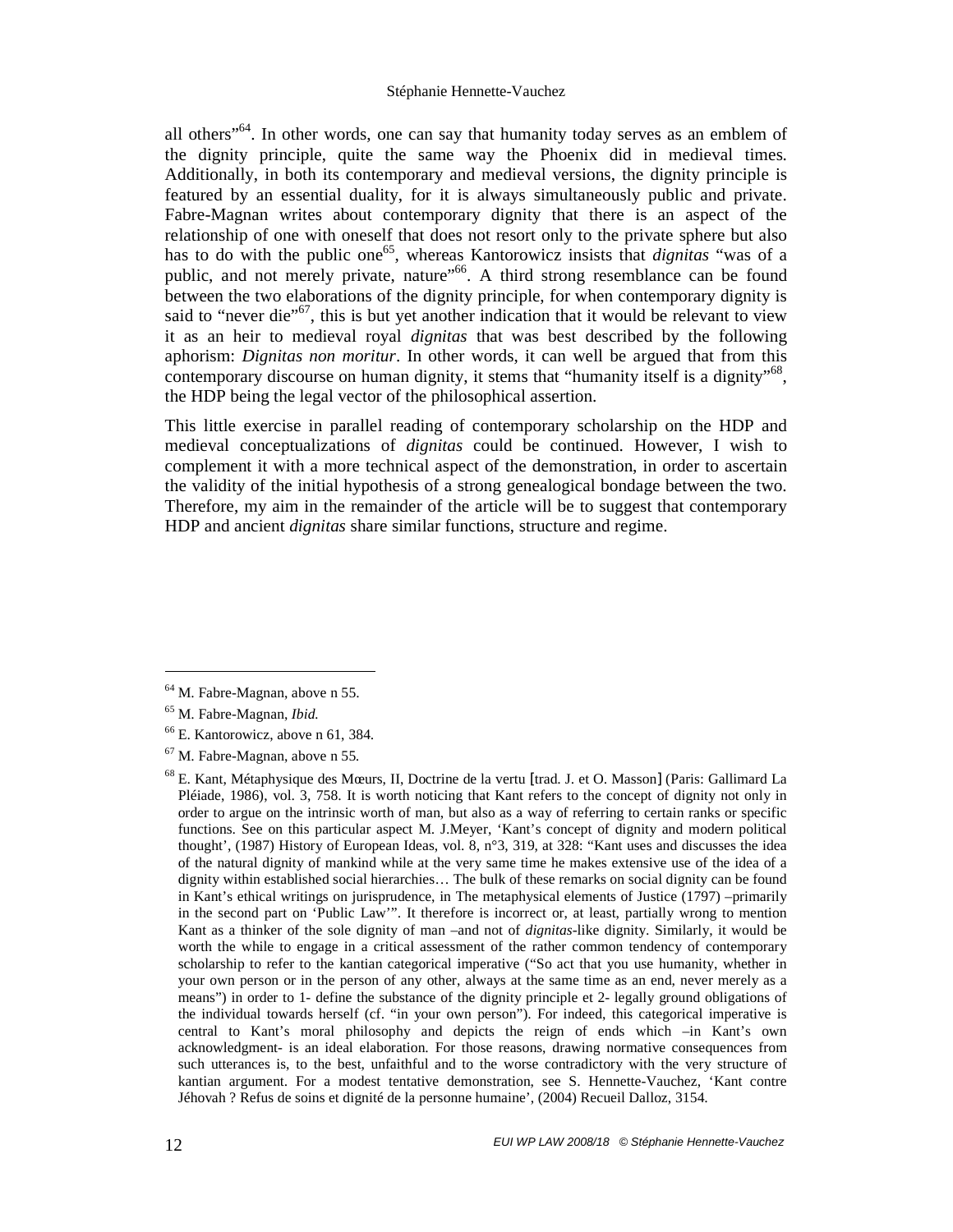# **II.** *Dignitas* **and Dignity: Legal Morphing**<sup>69</sup>

As is well known, the contemporary HDP has attracted much attention and interest on behalf of legal scholars, judges, legislators and legal theorists. When one looks at all the studies that have been devoted to the subject, the massive focus on substantive issues is rather striking, for most works aim at identifying the 'true meaning' of the HDP. It is not necessary here to recall or discuss the different 'definitions' that have thus been produced. Instead, I wish to underlie the fact that despite their high numbers, such works have not succeeded in stabilizing a meaning of the HDP that would be either axiologically satisfying or instrumentally useful<sup>70</sup>. For that reason, it is argued that it might be interesting to operate differently and focus on what the HDP *does* instead of what it *means*. This renewed formal approach will lead to the conclusions that the contemporary and the ancient dignity principle share the same functions, structures and regime.

#### *1. Similar Functions: Ground Legal Obligations*

It is contended here that by many aspects, *dignitas* and contemporary dignity are similarly oriented towards grounding legal obligations<sup>71</sup> (or prohibitions<sup>72</sup>).

This unquestionably is true as far as the contemporary principle of dignity of the human person goes<sup>73</sup>. In the famous French dwarf-throwing case, the HDP was used as a ground for prohibiting the game<sup>74</sup>. In the South African Constitutional Court's Jordan decision of 2002, the HDP was used for upholding a prohibition to engage in prostitution<sup> $\beta$ </sup>. In other French appellate court cases, the HDP grounded the prohibition

<sup>&</sup>lt;sup>69</sup> Morphing can be defines as the smooth transformation of one image into another by computer; in a more metaphorical manner, it refers to a process of transformation of one thing ino another.

<sup>70</sup> See S. Hennette-Vauchez, above n 7.

 $71$  D. Beyleveld, R. Brownsword, above n 1, qualify the approach that particularly values such a conception of dignity (dignity as contraint) as a "duty-led approach".

 $72$  From a theoretical standpoint, obligations and prohibitions belong to the same category, the latter being a negative version of the former. See in this perspective for example: A. Ruiz-Miguel, A.-J. Arnaud, "Prohibition", Dictionnaire encyclopédique de théorie et de sociologie du droit (Paris: LGDJ, 1993, 2<sup>nd</sup> edition), 482 : "La relation entre prohibition et obligation est bien claire et se concrétise dans l'usage de la négation : prohibition et obligation sont interchangeables moyennant la négation de la conduite dont il s'agit… En d'autres termes, une interdiction est une obligation négative".

 $^{73}$  As a matter of fact, this HDP's function of grounding obligations is so primary that there has been a debate in Germany as to whether the HDP could ground anything else than obligations –e.g. fundamental rights. After a while, it was finally decided that it could; however the sole fact that the question was asked is interesting. See on this aspect C. Walter, 'La dignité humaine en droit constitutionnel allemand', in Commission européenne pour la démocratie par le droit, Le principe du respect de la dignité de la personne humaine, (Strasbourg: Ed. du Conseil de l'Europe, 1999), 26, at 28.

<sup>74</sup> Conseil d'Etat, Ass., 27 oct. 1995, *Commune de Morsang sur Orge*, Recueil Lebon p. 372.

<sup>75</sup> Constitutional Court of South Africa, 9 oct. 2002, Case CCT31/01, *Jordan v. the State* (available at: http://www.constitutionalcourt.org.za/Archimages/661.PDF last visited 4 June 2008) : "The very nature of prostitution is the commodification of one's body. Even though we accept that prostitutes may have few alternatives to prostitution, the dignity of prostitutes is diminished… but by their engaging in commercial sex work".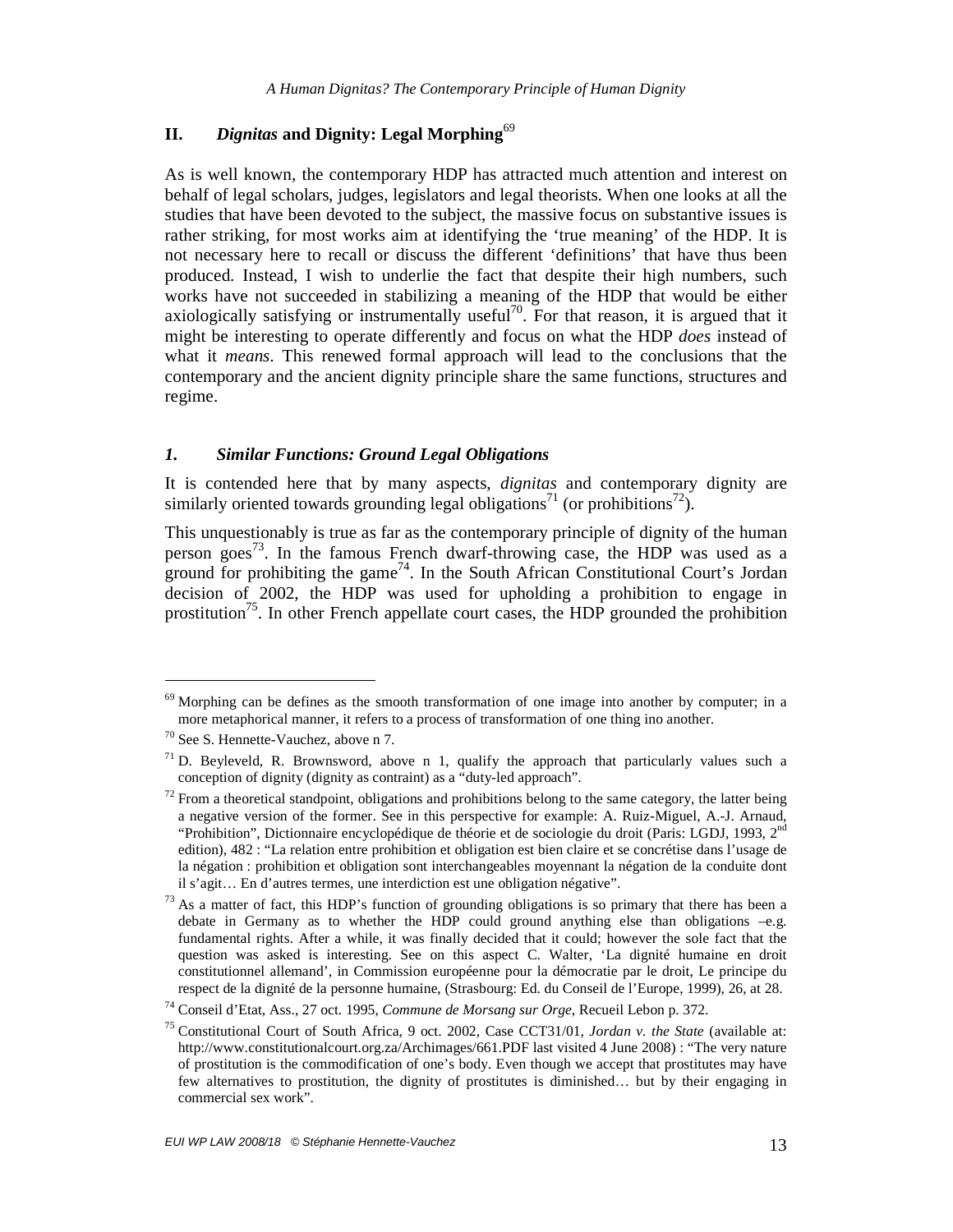to refuse a lifesaving blood transfusion<sup>76</sup>... As L.-E. Pettiti has expressed it, dignity entertains closer connections with duties than with rights: "The exercise of rights does not necessarily reveal dignity. *Dignity has more to do with respecting duties and obligations*" <sup>77</sup>. Such legal usages of the HDP invariably rest on the same mode of reasoning. Every human being is a repository (but not a proprietor)<sup>78</sup> of a parcel of humanity, in the name of which she may be subjected to a number of obligations that have to do with this parcel's preservation at all times and in all places. The HDP synthesizes all the obligations that stem from the mere belonging to humankind<sup>79</sup>. Such obligations are of an objective nature and they bind all legal actors: the State, third parties, and the individual herself (I shall return later to this question of obligations of the individual towards herself). In other words, the HDP is something like the *Grundprinzip*<sup>80</sup> of legal orders that define founding prohibitions as the condition for man's freedom<sup>81</sup>. In other words: "In a context of rights inflation and of disqualification of duties, the principle of dignity enables to find solutions that free us from the dead-end in which a conception of Law made only of rights has taken us, and to reintroduce charges and obligations under the vocabulary of fundamental rights<sup> $.82$ </sup>.

Such an obligatorian approach of the HDP is typical of contemporary legal scholarship shares many a resemblance with the one that once (and, in certain aspects, still does) unfolded about dignity as status (*dignitas*). There is no question that the very purpose of statutory dignity was also to ground obligations and prohibitions. Anyone (the *dignitas* bearer as well as any third party) who infringed upon such obligations was to be sanctioned. Indeed, anyone who offended a *dignitas* bearer was to be subjected to whatever punishments were associated with insult or affront<sup>83</sup>. Similarly, the bearer herself could be degraded, condemned or even exiled  $84$  if found guilty of disrespect towards the *dignitas* in her. Furthermore, this specific function of the statutory

<sup>76</sup> Cour administrative d'appel de Paris, 9 juin 1998, *Senanayake et Donhoy* (available at: http:// www.legifrance.gouv.fr/affichJuriAdmin.do?oldAction=rechJuriAdmin&idTexte=CETATEXT000007 436393&fastReqId=1558200836&fastPos=9 last visited June 6, 2008).

 $^{77}$  L.-E. Pettiti, 'La dignité de la personne humaine en droit européen', in M.-L. Pavia, T. Revet, La dignité de la personne humaine, (Paris: Economica, 1999), 53, at 57 [emphasis added].

<sup>&</sup>lt;sup>78</sup> Cf. the quite telling expression coined by C. Labrusse-Riou, ('Servitudes, Servitude', in B. Edelman, C. Labrusse-Riou, eds, L'homme, la nature et le droit, (Paris: Christian Bourgois ed., 1988), according to which the individual is "dépositaire, mais pas propriétaire" of human dignity.

<sup>79</sup> As O. Cayla puts it: "[les] droits de l'humanité… sont précisément opposables aux individus lesquels sont assujettis à des *obligations* envers cette humanité qui les transcende", in 'Le droit de se plaindre. Analyse du cas (et de l'anti-cas) Perruche', in O. Cayla, Y. Thomas, Du droit de ne pas naître. A propos de l'affaire Perruche, above n 46, at 48.

<sup>&</sup>lt;sup>80</sup> I allow myself this formula in order to echo M. Fabre-Magnan's analogy between the HDP and the kelsenian hypothetico-deductive *Grundnorm*. See her: 'La dignité en droit: un axiome', (2007) Revue Interdisciplinaire d'Etudes Juridiques, 1 at 10, and at n 89 at 29.

<sup>&</sup>lt;sup>81</sup> This is what A. Supiot calls "law's dogmatic function", which he defines as one of "interposition" and "prohibition"; see Homo Juridicus. Essai sur la fonction anthropologique du droit, (Paris: Seuil, 2005), at 82.

<sup>82</sup> M. Fabre-Magnan, 'La dignité en droit: un axiome', above n 79, at 14 (souligné par nous).

<sup>83</sup> See in Roman law, the *actio iniurarium* as well as, later on, the legal mechanisms intended to compensate for insult that have notably been analyzed by J.Q.Whitman, 'Enforcing Civility and Respect : Three Societies', above n 27*.*

<sup>84</sup> C.R. Miguel, 'Human Dignity: History of an Idea', *Jahrbuch des Öffentlichen Rechts*, 2002, vol. 50, 281.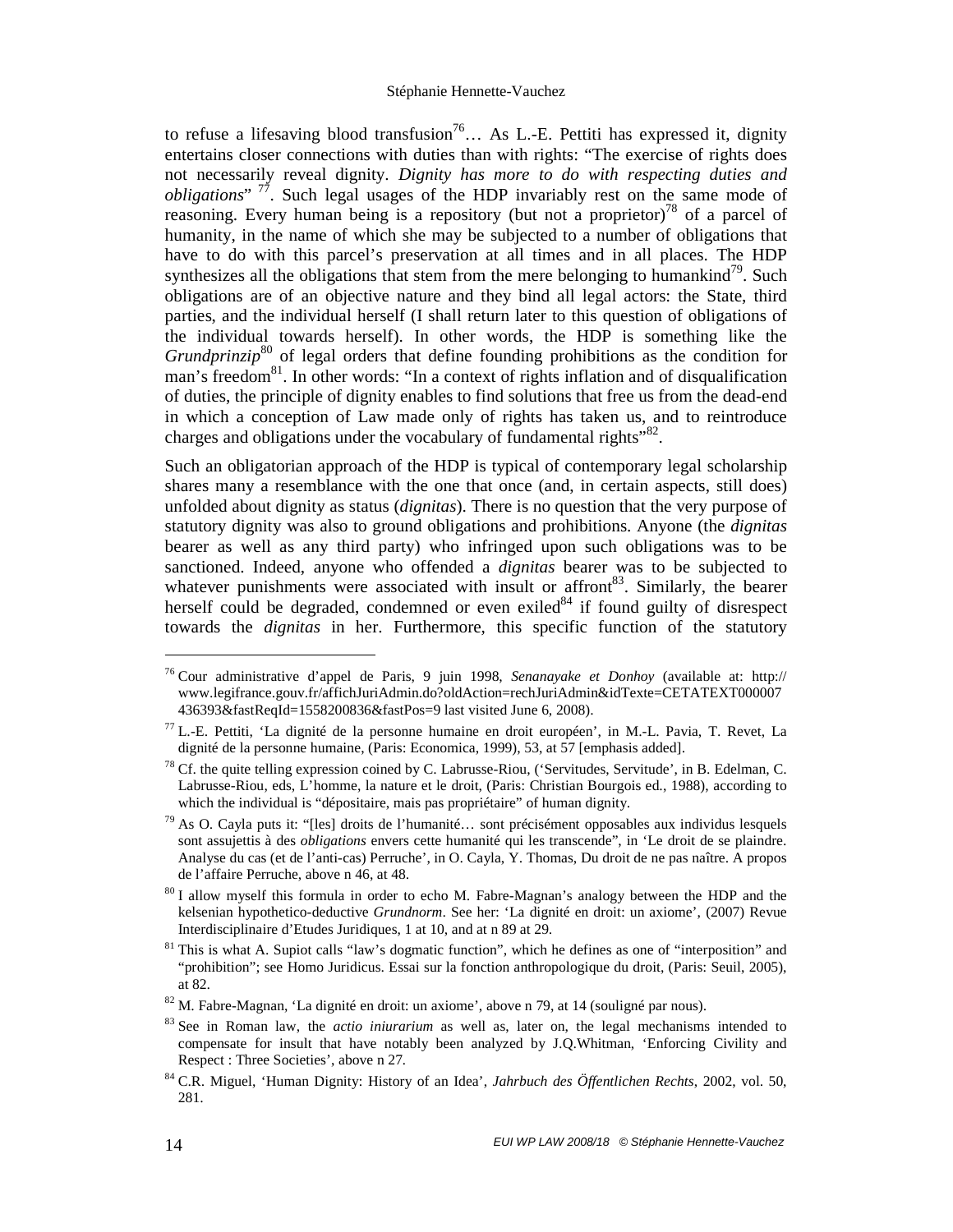conception of dignity has not disappeared to this day, as demonstrate the law of citizenship or the law of professions that remain highly permeated by the concept of *dignitas*.

Historically, the very concept of citizenship drew from the notions of status and dignitas<sup>85</sup>. In France for example, it is well-known that the revolutionary ambition to abolish all privileges (including the dignities of vote) failed in parting completely with *dignitas*' inner logic, as the rapid restoration of the distinction between active and passive citizens exemplifies, as well as other less famous illustrations of the postrevolutionary remnants of *dignitas* such as the creation by the 1791 Penal Code of the "civic degradation" sentence. At the time, the new sentence was justified by reference to a statutory conception of dignity; one of its promoters before the National Assembly argued that "the degraded man is not dignified enough for being a French citizen; he must loose all his rights. This sentence belongs to free countries in which the honor of being a citizen his still held to be of importance<sup>386</sup>. The civic degradations ceremonies certainly were cruel and humiliating –much in a fashion that would lead us to say they are contrary to human dignity in its contemporary sense. However, it is crucial to keep in mind the fact that they aimed at the citizen more than at the man behind it. The sole fact that such degradation could come to and end (and thus, the status of citizen be retrieved) demonstrates this crucial aspect<sup>87</sup>: civic degradation as a penalty targeted *statutory* dignity and not *human* dignity.

Such a conception of citizenship as a dignity susceptible of being withdrawn as a means of sanction in the case of the bearer's undignified conduct did not disappear after the Revolution; it even has several quite contemporary illustrations. The republican ordinance of August 26, 1944 created the "crime of national indignity" intended to serve as punishment for those who had collaborated with the German enemy.<sup>88</sup>. Closer to our times still, numerous are the countries in which contemporary law of nationality and of

<sup>85</sup> "Roman public life is in good measure a tense tug-of-war between the *dignitas* of the great man and the *libertas* of the small man, the former exercised through the quasi-monarchical authority of great public offices and the latter through the legal protections afforded private citizens in the courts": D. Burchell, 'Ancient Citizenship and Its Inheritors', in E.F. Isin, B.S. Tuner, Handbook of Citizenship Studies (London: Sage, 2002), 96. See also D. Heater, What is Citizenship? (Cambridge: Polity Press, 1999), 85: "For long in the classical world citizenship was a status to be coveted, a privilege to be prized, therefore the possession of a worthy elite… If the *honour* [of citizenship] was diluted, it was meaningless. For those who have earned it, its dilution was an insult". Finally, read: "On distinguait à Rome dans la personne du citoyen deux éléments: la *caput*, c'est à dire la personnalité capable d'être citoyen actif ou passif d'un droit et l'*existimatio*, c'est à dire l'honorabilité… Le *caput*, la personnalité juridique suffit pour permettre l'exercice de tous les droits civils, mais pour l'exercice des droits politiques, il faut quelque chose de plus que la capacité civile, il faut l'*existimatio*" : H. Michel, Cours de droit romain, (Paris: manuscript, 1875-1879), cited by A. Simonin, 'Être non-citoyen sous la Révolution Française. Comment un sujet de droit perd ses droits', in R. Monnier, ed, Citoyens et Citoyenneté sous la Révolution Française*,* (Paris: Sté des études robespierristes, 2006), 289, at 296.

<sup>86</sup> Adrien Duport, cited by par A. Simonin, 'La dignité de la personne humaine n'est pas une idée révolutionnaire', in C. Girard, S. Hennette-Vauchez, La dignité de la personne humaine. Recherche sur un processus de juridicisation, above n 24, 310 (emphasis added).

<sup>87</sup> A. Simonin, *Ibid.*.

<sup>88</sup> A. Simonin, 'De l'indignité nationale à l'atteinte à la dignité nationale: a-t-on jugé le bon crime?', in S. Boulouque, P. Girard, Traîtres et Trahisons. Guerres, Imaginaires Sociaux et Constructions Politiques, (Paris: Seli Arslan, 2007), 90. Concretely, those convicted of this new crime lost their civil and political rights, were excluded from a number of professions, and could be subjected to specific taxes.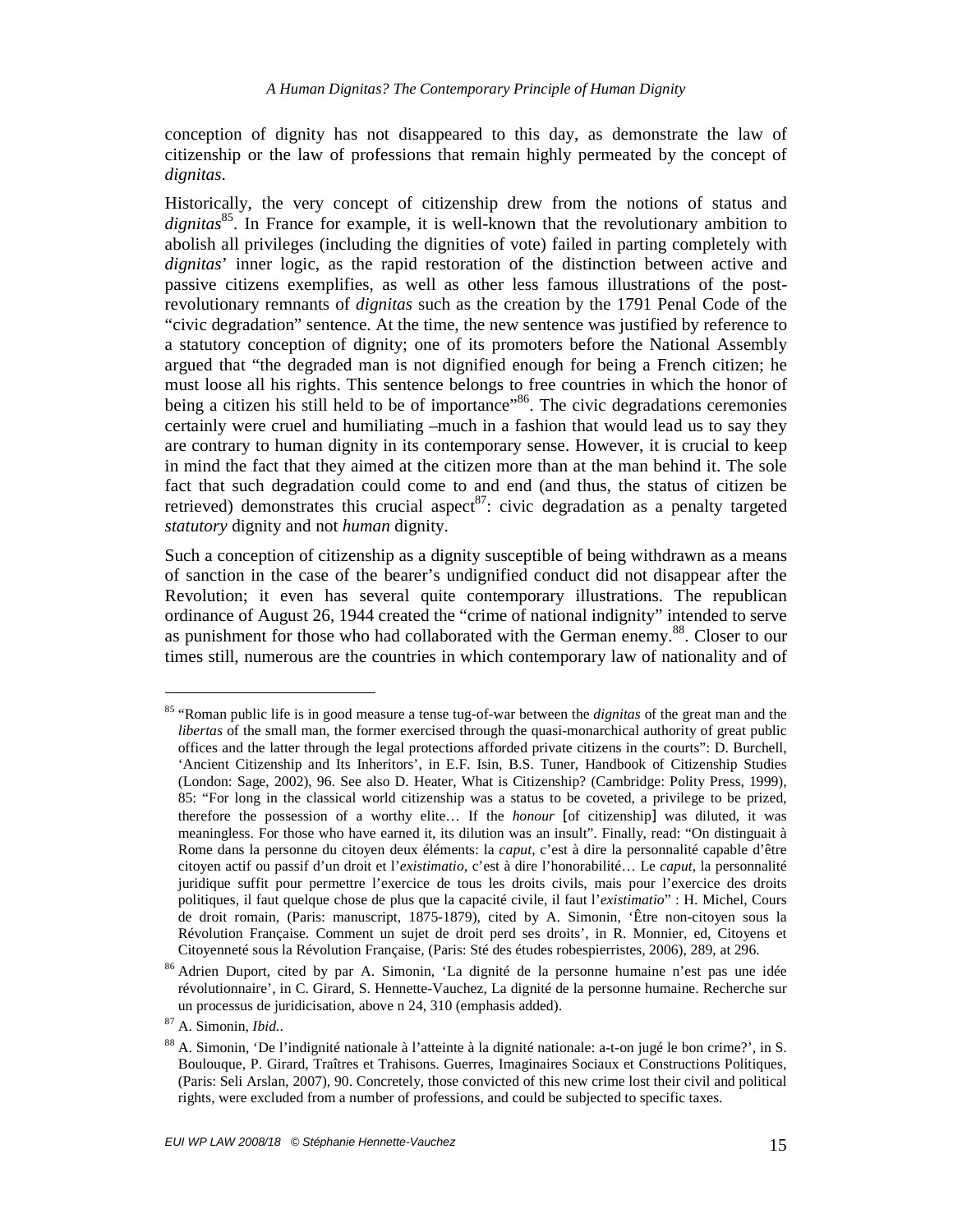citizenship remains inspired by the model of a dignity that can, by hypothesis, be withdrawn. Regardless of the fact that, throughout most of Europe, the most common cause of loss of nationality is the voluntary acquisition of another<sup>89</sup>, it nonetheless remains true that the naturalized are generally speaking more exposed than others to such a possibility, especially in the case they can be convicted of not respecting certain behavioral standards (which takes us back to the notion of honor)<sup>90</sup>. Congruent in this respect is D. Fassin and S. Mazouz's analysis of the French naturalization process, for they insist on the centrality of the concepts of 'dignity' and 'honor': candidates must prove they are dignified enough for being elevated to French nationality<sup>91</sup>. Therefore, the notions of *dignitas*, of status –and the corresponding obligations- are far from alien to the contemporary construction of citizenship; rather, they still produce visible effects.

The law of professions too remains a contemporary locus of *dignitas*-like manifestations of the dignity principle. The links between *dignitas* and the law of professions are both ancient and well-documented. During the Roman Empire, the magistrature was above all considered to be an honor<sup>92</sup>; and it still was the case during the middle Ages, if only because of the irradiating effect of the royal dignity it was said to be deriving its authority and legitimacy from  $93$ . Up to the present days, in most countries, the magistrature is still in part defined as an office one must be dignified enough for exercising, and any breach of the corresponding obligations may result in professional sanctions<sup>94</sup>. Moreover, such logic is not specific to the judicial offices, for many other professions, legal<sup>95</sup> and not (physicians...); derive from it as well –not to mention most

<sup>89</sup> Cf. D. Lochak, 'Le droit à l'épreuve des bonnes mœurs. Puissance et Impuissance de la norme juridique', in J. Chevallier, ed, *Les bonnes mœurs*, (Paris: PUF/CURAPP, 1994), 15, at 28: "A défaut de pouvoir rejeter hors de la collectivité nationale les Français qui ont de mauvaises mœurs, du moins s'efforce-t-on de n'admettre en son sein les personnes de nationalité étrangère que si elles en sont dignes".

<sup>&</sup>lt;sup>90</sup> R. Baubock et al., Acquisition and Loss of Nationality. Policies and Trends in European Countries, (Amsterdam: Amsterdam University Press, 2006), vol. 2. See notably the example of a Belgian legislative proposal cited at 100 (n. 46) that aimed at withdrawing nationality in case of "fraud or false declarations"; or the idea according to which, according to Irish law, "a lack of faithfulness and loyalty to the State" remains a grounds for withdrawal of nationality for the naturalized (at 315).

<sup>91</sup> D. Fassin, S. Mazouz, 'Qu'est-ce que devenir français ? La naturalisation comme rite d'institution', (2007) 48 Revue française de sociologie, n°4, 723, at 730.

<sup>92</sup> See: "Honor (*honos*) : The dignity and privileges attached to the power of a magistrate, both in Rome and municipalities ; hence the reverence, consideration due to him (*honorem debere, tribuere*). Honor is frequently synonymous with *magistratus*. When both terms occur together, *magistratus* refers to the power and its exercise, whereas honor covers the dignity, rank and privileges connected with a magistracy. Honor was extended later to any honorific position occupied by a person in a municipality", in A. Berger, Encyclopedic Dictionary of Roman Law, (The American Philosophical Society: 1953), 488. See also *D.* 1.2.2.10 : *honorarium dicitur quo dab honore praetoris venerat* cited by J.A.C. Thomas, Textbook of Roman Law, (Amsterdam: North Holland Publishing Co, 1976), 35.

<sup>93</sup> As Kantorowicz recalls: "[the presidents of Parlement] represent the King's person or the doing of Justice, which is the principal member of his Crown and by which he reigns and has sovereignty"; above n 61, 415.

<sup>&</sup>lt;sup>94</sup> See for example French Ordinance n°58-1270 of 22 december 1958 article 43: "any breach of the duties linked to [a judge's] status, to honor, to tactfulness or dignity, constitutes a disciplinary fault" [my translation].

<sup>&</sup>lt;sup>95</sup> A. Tyrell, Z. Yacub, The legal professions in the new Europe, (London: Cavendish Publishing, 1996,  $2<sup>nd</sup>$  ed.), notably at 84, 186, 225, and 289 for examples drawn from the Belgian, Greek, Italian, Portuguese law of professions.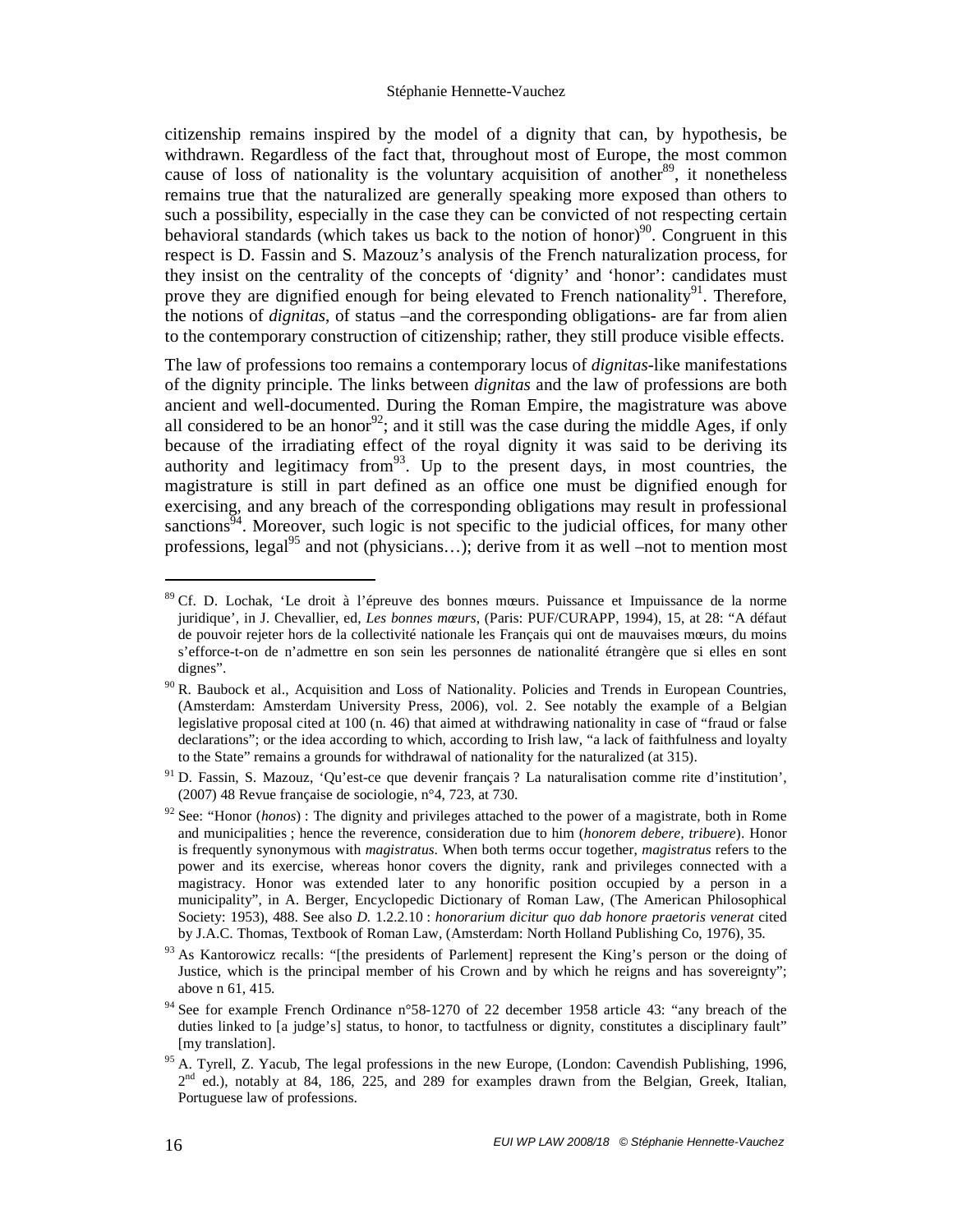systems of civil service<sup>96</sup>. In any case, such contemporary remnants of statutory dignity are strong enough for a statistical analysis of judicial usages of the concept of dignity in French law to have revealed that a critical proportion of them (49.8%) actually are references to *dignitas*-like dignity, and not human dignity<sup>97</sup>. Such numbers place the assertion according to which statutory dignity (e.g. the one that essentially grounds obligations) still is quite strong well beyond the question. Yet, if in such case, the tentative investigation into genealogical links between ancient *dignitas* and contemporary dignity gains in relevance, for if the former remains more vigorous than is generally held, the idea according to which it would actually inform or influence contemporary usages of the HDP becomes more plausible –less counter-intuitive.

#### *2. Similar Structures: Ground Obligations Towards Oneself*

Beyond the fact that they share similar functions in that they both serve to ground obligations, ancient and contemporary dignity also share similar structures for they both serve as a justification for a very specific type of obligations that otherwise rests on rather uncertain theoretical grounds, that is obligations towards oneself. Indeed, there is a particular magic to the concept of *dignitas*, that has to do with its capacity to ground obligations that can be opposed not only to third parties, but also –and quite remarkably- to the *dignitas* bearer herself. To be sure, there is an element of artifice in such a construction, for it rests on the fiction of the bearer's two bodies (in Kantorowicz's words): one by virtue of which she is subjected to a number of obligations, and the other in virtue of which she is dignified. In other words, whereas the obligations that stem from *dignitas* may appear to be obligations the bearer has towards herself, what they really aim at is the function, the office in her: they are linked to the office and not to the person.

Let us illustrate these analyses by a number of examples drawn from the law of insult and defamation as it applies to repositories of public interests and offices. It is easily shown that the corresponding legal rules are intended to protect the offices more than the persons. Were a public official to be insulted in public, she would be in a position to invoke the protection of a number of specific legal rules that apply to the particular case because of the office she is in charge of  $98$ . But such protection becomes unavailable to her the very minute she is divested from the public office that granted her a form of *dignitas*; only "regular" legal protection remains, the one that everyone enjoys. This is

<sup>&</sup>lt;sup>96</sup> J. Ziller, Egalité et Mérite. L'Accès à la Fonction Publique dans les Etats de la Communauté Européenne, (Bruxelles: Bruylant, 1988) and the examples cited at 290: "les fonctionnaires doivent, dans le service comme dans leur vie privée, éviter tout ce qui pourrait porter atteinte à la confiance du public ou compromettre l'honneur ou la dignité de leurs functions" (arrêté royal belge portant le statut des agents de l'Etat, 2 octobre 1937) ; or at 305 : "Le fonctionnaire doit, dans et hors ses fonctions, éviter tout ce qui altèrerait la dignité de ses fonctions ou sa capacité à les exercer, susciterait scandale ou compromettrait les intérêts publics" (statut général luxembourgeois des fonctionnaires de l'Etat, loi du 16 avril 1979).

 $97$  See notably C. Girard, S. Hennette-Vauchez, above n 24, at 107, at 114.

<sup>&</sup>lt;sup>98</sup> See for example article 433-5 of the French Penal code: "Constituent un outrage puni de 7.500 euros d'amende les paroles, gestes ou menaces, les écrits ou images de toute nature non rendus publics ou l'envoi d'objets quelconques adressés à une personne chargée d'une mission de service public, dans l'exercice ou à l'occasion de l'exercice de sa mission, et de nature à porter atteinte à sa dignité ou au respect dû à la fonction dont elle est investie".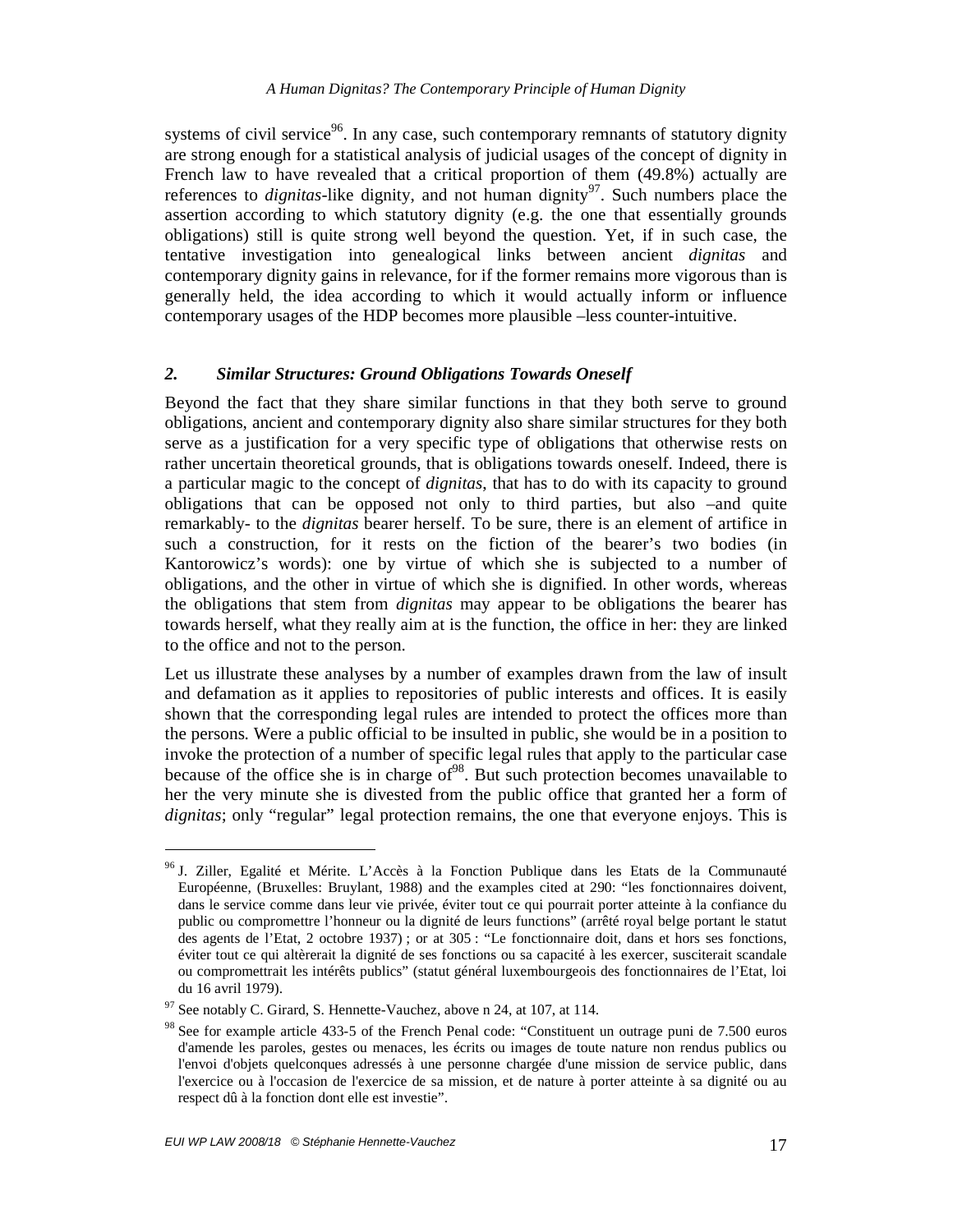the reason for which the compensation linked to the injuries caused by the taking and publishing of photographs of both former president F. Mitterrand<sup>99</sup> and préfet C. Erignac<sup>100</sup> only some minutes after their deaths was awarded on *common* legal grounds. In the Mitterrand case, the judge ruled that his heirs' right to the protection of private life had been violated. In the Erignac one, it decided that human dignity (that is, dignity as it applies to all, and not statutory dignity linked to Erignac's office as a préfet) as a limit to freedom of expression had been misjudged. In other words, the very moment public officials die, the only (legal) protection that remains applicable is the one awarded to the (lay)person; but the ones that are linked to the public office no longer operate, for the function as it never dies, no longer coincides with the deceased person.

This particular ability of the *dignitas-*concept of dignity to ground obligations towards oneself (or, more accurately, towards the status in her) is all the more interesting from a strategic point of view<sup>101</sup> that it corresponds to a normative aim of many a promoter of the contemporary principle of dignity that it is otherwise difficult to theoretically ground<sup>102</sup>. Numerous and diverse are the works of political and legal philosophy that identify 'Others' as valid grounds for limiting or restricting the exercise of individual rights. Less numerous are those who conceive of oneself<sup>103</sup> as validly performing the same function<sup>104</sup>. Some theoretical works even deny the very idea that rights or obligations towards oneself exist $105$ .

<sup>&</sup>lt;sup>99</sup> Cour d'Appel de Paris, 2 July 1997; (1997) Recueil Dalloz, 596, commentary by B. Beignier.

<sup>&</sup>lt;sup>100</sup>Cour de Cassation, 1re ch. Civile, 20 December 2000; (2001) Recueil Dalloz, 885, commentary by J.-P. Gridel.

<sup>&</sup>lt;sup>101</sup>See O. Cayla, 'Le coup d'Etat de droit', (1998) Le Débat, n°100, 108, 125 : "le concept de dignité est apparu, à ce puissant courant jusnaturaliste antimoderne, comme le moyen idoine… de parvenir à réglementer d'abord et surtout le rapport que chacun entretient avec lui-même, afin de lui interdire, au nom d'un impératif éthique supérieur, de disposer de son propre corps d'une manière qui, le reléguant à la qualité de chose, porte absurdement atteinte à sa dignité de personne. De sorte qu'il soit enfin possible de mettre un terme salutaire à la naïve illusion de la souveraineté de l'individu, grâce à la *médiation* que le droit introduirait dans le rapport qu'il entretient avec lui-même, en lui imposant la pudeur du respect de soi, c'est à dire le respect de l'humanité qui est en lui, mais dont il n'est pas propriétaire".

<sup>&</sup>lt;sup>102</sup>See generally the important works of O. Cayla and especially above n 100, and above n 78.

 $103$ It may be insisted here on the fact that I refer here to legal and political philosophy –and not to moral philosophy. However, I believe it would be too simple to simply draw normative (legal) consequences from Kant's ("So act that you use humanity, whether in your own person or in the person of any other, always at the same time as an end, never merely as a means"), Ricoeur's (since "Self" is "as Another") or others' moral precepts or axioms. Principles of moral philosophy may not be "simply" transposed from the moral to the legal field.

 $104$ It might be added that moral philosophy of the  $20<sup>th</sup>$  century in particular has insisted on what has been called the ethics of responsibility, based on the idea that man is under a number of obligations for the sole reason that he is a man. Levinas and Jonas, among others, have argued this point. They, however, also have been severely criticized for doing so, notably for the "absolute confusion between ethical and juridical categories" they have favored. See G. Agamben, Remnants of Auschwitz. The Witness and the Archive (Homo sacer III), (New York: Zone Books, transl. D. Heller-Roazen, [1998] 1999), 20-25.

<sup>&</sup>lt;sup>105</sup>This is what an author like F.C. von Savigny expresses (Traité de droit romain [trad. Ch. Guenoux] (Paris: Firmin Didot, 1840), t. 1 as he expresses his tripartite vision of the empirical world. According to him, the individual is situated at the center of three concentrical circles, of which she forms the nucleus (the original me), the second circle being defined as 'me prolonged by family', and third circle referring to the exterior world. Within this framework Savigny argues, there is no law, no legal relationships in the nucleus: "the primitive me… is out of reach of positive law" (at 338).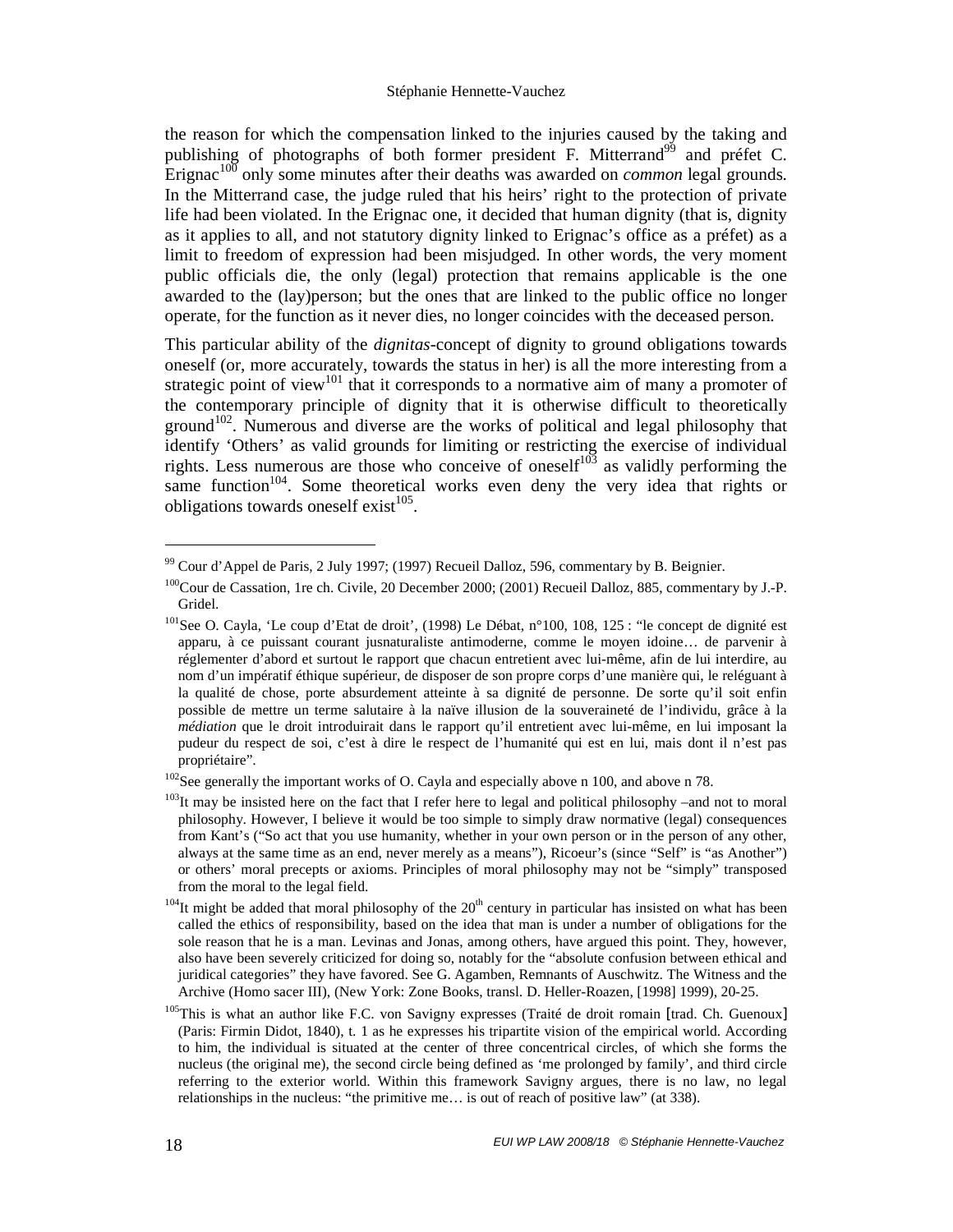It thus follows that the concept of dignity appears to be of immediate theoretical interest to all those who wish to fill in what they consider to be a legal gap, that is, the absence of a general principle that would straightforwardly serve as a ground for defining legal obligations of the individual towards herself. This particular aspect most likely can be seen as a critical element of the HDP's recent success in Western legal orders and their quite massive infatuation with it.

#### *3. Similar Regimes: Inalienability*

Finally, similarities in the legal regime that is associated with the dignity principle in both its ancient (*dignitas*) and contemporary fashions must be added to the previous functional and structural ones. Indeed, both versions of the dignity principle seem to heavily rely on the concept of inalienability when it comes to their legal regime. Then again, theoretical stakes are high on this particular issue, for the question of human dignity's inalienability re-opens the wider one of rights waivers in general. Yet it is well-known that the question of waiving rights is a highly difficult one. It must be admitted that it is somewhat disturbing to envisage the configuration in which a given individual behaves in a way that is exactly opposite to the one that is generally expected of her –which is the case, for instance, when she waives fundamental rights. It can indeed convincingly be argued that the quest and recognition of human rights have been long and painstaking enough processes for one to legitimately expect that their beneficiaries wish not to renounce them!

This is probably why human rights literature sometimes expresses uneasiness towards the whole issue of fundamental rights waivers, and deems it somewhat indecent<sup>106</sup> to reflect upon the case of the patient who refuses a benign but lifesaving treatment or of the mute convict who refuses to be defended by a lawyer. Furthermore, this would be the reason for which it is sometimes considered that human rights (or, at least, core human rights) are inalienable (hence they can not be renounced)<sup>107</sup>. The European Court of Human Rights had initially implicitly intended as much: in 1983, it did declare that "admittedly, the nature of some of the rights safeguarded by the Convention is such as to exclude a waiver of the entitlement to exercise them<sup>"108</sup>. However, such a difficult question does not satisfactorily bear blunt and categorical answers; and the European Court herself never went any further down that path. Notably, she did not engage on the terrain on which he was most expected: that of developing a theory according to which those rights for which the Convention itself excludes the possibility of derogations (e.g. those listed under art.15) are insusceptible of being waived. As a consequence, it must be admitted that the rights protected by the ECHR may be waived –no particular

 $106$ Cf. B. Lavaud-Legendre, Où sont passées les bonnes moeurs?, (Paris: Presses universitaires de France / Le Monde, 2005), 127 : "Il est choquant d'affirmer que le droit protège la liberté d'avoir un comportement contraire à sa propre dignité".

<sup>&</sup>lt;sup>107</sup>Although it would be too long to fully justify this option here, I shall consider in the remainder of the article that inalienability encompasses inavailibity as well as non-renounciability.

<sup>108</sup>ECtHR, 10 Feb. 1983, *Albert et Le Compte*, §35; the Court cautiously went on: "but the same cannot be said of certain other rights".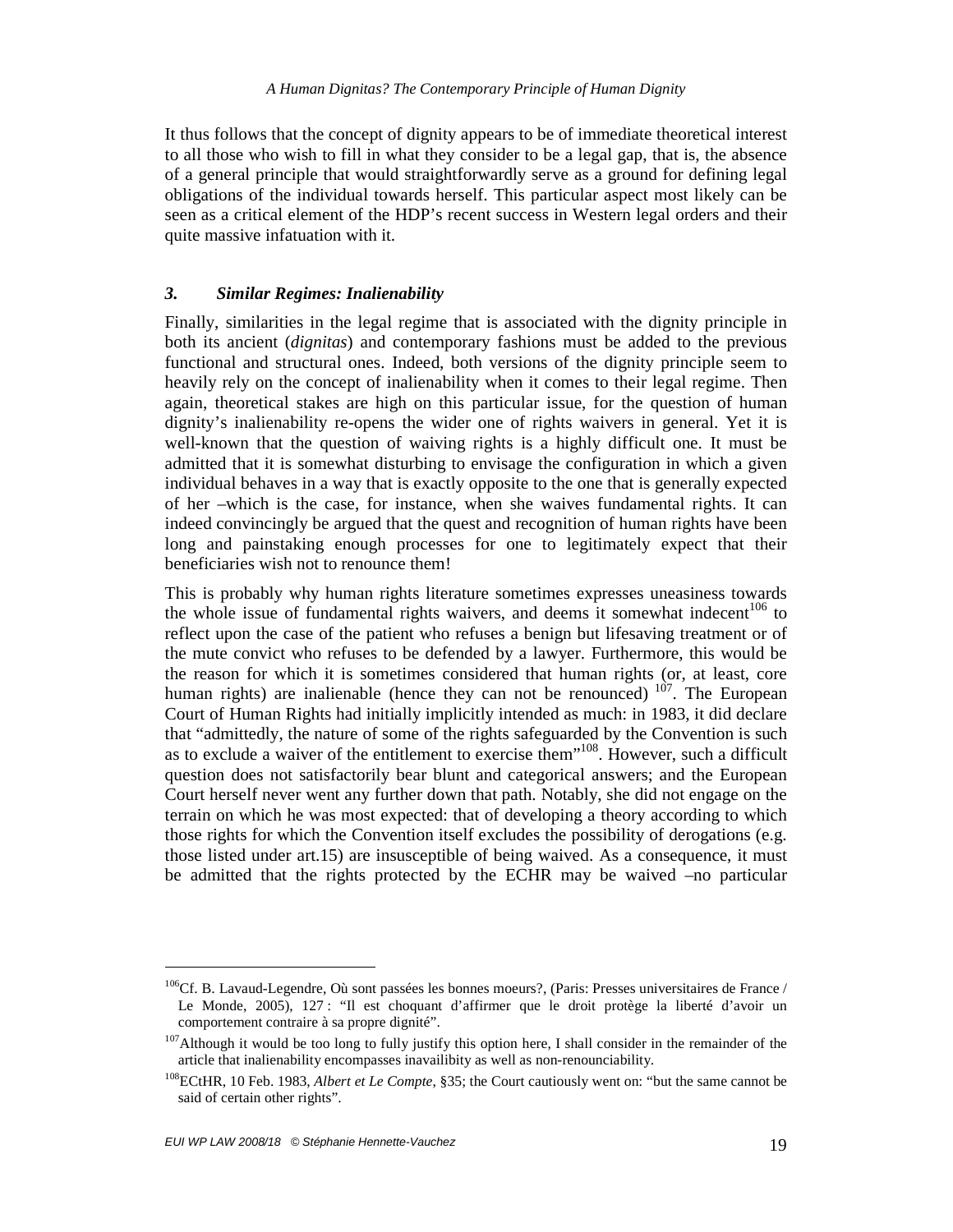difference between procedural and substantial rights being relevant from that point of  $view^{109}$ .

It thus follows that if human dignity were considered to be a right (be it human, fundamental...) it would be exposed it to similar challenges. It would indeed necessarily follow that exactly like other human rights, human dignity could be waived<sup>110</sup>. It is easily understood that such a perspective frontally contradicts an important part of the axiological grounds on which the HDP has been flourishing in contemporary legal thought, for indeed, a critical aspect of the interest contemporary legal scholars have paid to the HDP precisely had to do with the fact that they believed it could be credibly presented as an absolute, transcending, inalienable, axiomatic principle. For many authors, the major interest of the HDP is linked to its presumed capacity to escape the tragic fate of all other human rights<sup>111</sup>, implacably undermined  $-\text{despite}$  many efforts to oppose it- by their alienability. This explains the relentlessness of the efforts undertaken by significant trends of legal scholarship in order to convince that the HDP is not similar to other legal principles, that it is specific. The HDP is thus often said to be a "matrix"  $^{112}$  more than a regular legal principle; it is presented as "absolute"  $^{113}$ , "objective"... In other words, "it is a very unique legal principle"<sup>114</sup>, quite different from the other regular legal principles. Some authors even go as far as refusing to

<sup>&</sup>lt;sup>109</sup>On this particular aspect, see notably Ph. Frumer, La renonciation aux droits et libertés. La Convention européenne des droits de l'homme à l'épreuve de la volonté individuelle (Bruxelles: Bruylant, 2001). The author considers (at 439) that "un inalienable right would be… a right of which citizens could not be deprived without legislative or constitutional amendments… In other words, a right's inalienability would not be an imediment to its democratic modification or even abrogation".

<sup>&</sup>lt;sup>110</sup>Even Ph. Frumer, who however tries to validate the hypothesis according to which human dignity would be a ground for ascertaining fundamental rights' inalienability, recognizes that he does not manage to satisfactorily do so. Read, for example, at 319: "the current strengthening of the HDP would *a priori* be an indication that an irreducible minimum of rights so inherent to the human person that they could not be waived exists. However, such an idea is only at the cradle, and one must at this stage avoid any speedy conclusion". Further, Frumet eventually rejects the idea (see at 447sq).

<sup>&</sup>lt;sup>111</sup>Symetrically, many efforts are also undertaken in order to oppose as invalid all legal usages of the HDP that ignore such presumed specificity. See for example the way significant trends of French legal scholarship have criticized the Constitutional Council's recourse to the HDP in the field of social rights, on the basis that it induced contingency in this absolute principle; B. Mathieu, in N. Lenoir, B. Mathieu, D. Maus, eds., Constitution et Ethique Biomédicale (Paris: La Documentation Française, 1998), 50-51 : "L'extension du principe de dignité à des droits sociaux que le Conseil constitutionnel a opéré dans une décision postérieure, conduit à protéger non plus la personne humaine mais l'individu, aux prises avec les contradictions et les tensions du champ social. Le principe de dignité perd alors de sa spécificité, il est dilué, rabaissé au niveau des autres droits sociaux avec lesquels il entre alors en concurrence").

<sup>&</sup>lt;sup>112</sup>B. Mathieu, 'Pour la reconnaissance de 'principes matriciels' en matière de protection constitutionnelle des droits de l'homme', (1995) Recueil Dalloz, 211.

<sup>&</sup>lt;sup>113</sup>B. Mathieu, 'La dignité de la personne humaine : quel droit ? quel titulaire ?', (1996) Recueil Dalloz, 282; see also N. Lenoir, 'Bioéthique, Constitutions et droits de l'homme', (1995) Diogène, 13, at 26: "the dignity principle is of an absolute nature. This means that it cannot be subjected to any restrictions, unlike the other principles, those who found liberties"; and at 29: "As a source of new specific rights, and as a general principle of absolute nature, human dignity appears to be the indérogeable right par excellence".

 $114$ M. Fabre-Magnan, above n 79, at 13; and also N. Lenoir, above n 112 at 26: "Every man is all mankind': the famous phrase by J.-P. Sartre summarizes the legal and philosophical scope of the dignity principle, in that it is to be distinguished from all other existing legal principles".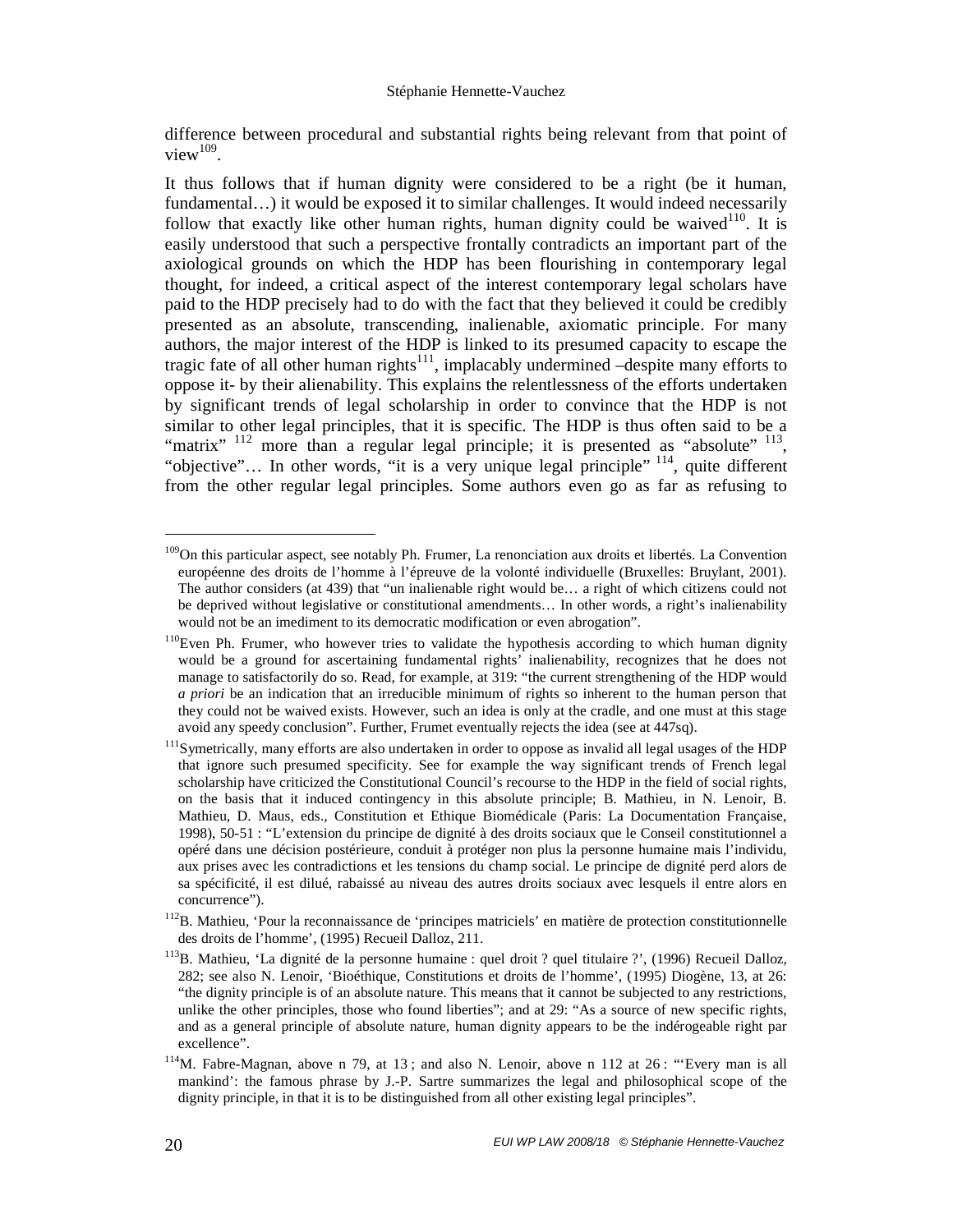consider human dignity as a right<sup>115</sup>, in order to oppose the idea of its renounciability in an even more convincing manner. What is of interest for the sake of our demonstration in these elements is the justification that this claim for the HDP's specificity rests upon: how do these trends of scholarship argue in favor of the idea according to which since human dignity is inalienable, its bearers cannot renounce it? Yet again, I believe that the grammar of statutory dignity provided with many attractive and strategic features that enabled the conceptual operation that consisted of transposing its inalienabilist dimension to contemporary dignity. In this respect, it seems quite justified to consider the so successful contemporary concept of human dignity as a mere reappraisal of the ancient *dignitas* one.

There indeed is no doubt about the fact that *dignitas* is inalienable. Be it in its Roman or medieval version, in contemporary law of professions or of citizenship, *dignitas* is by definition exterior to and out of reach of the individual. The *dignitas* bearer appears to be a merely temporary repository; as a vulgar mortal, she is implacably submitted to dignity's brilliant eternity and intemporality. Once again, this particular magic operates thanks to the fact that what *dignitas* really is linked to is the function and not the person. On such bases, it can be argued that such a technical conceptual construction has been copied in contemporary legal thought. By many means, it can be argued that the notion of humanity has been used as a mediator between the individual and human dignity. As an abstract concept that has to do with eternity and intemporality, humanity may well be described as deposited within each and every one of us. But at the same time, humanity remains unchallenged by individual disappearances<sup>116</sup>; it is eternal and intemporal. In other words, 'dignity' in the contemporary HDP is linked to humanity, but not to individual men and women. This allows for the notion of humanity to play the same role that specific (social, professional, religious…) functions used to play in the ancient concept of *dignitas*. Its mission is to operate as a mediator between individual and dignity, and make the latter insusceptible of being alienated by the former $117$ . Since human dignity relates to humankind more than it does to the human individual, it remains out of the latter's reach<sup>118</sup>: she cannot renounce it, she is stuck with it<sup>119</sup>.

<sup>&</sup>lt;sup>115</sup>It is the case for example of B. Edelman, 'La dignité de la personne humaine, un concept nouveau', (1997) Recueil Dalloz, 185.

<sup>&</sup>lt;sup>116</sup>See B. Lavaud-Legendre, above n 105, at 136: "[The respect due to dignity] does not refer to the respect due to this or that individual as much as it does to humanity in its entirelty throughout her. As a consequence, it would be problematic to legally compensate the infringement on the dignity of an individual, for the dignity of the human person only aims at the dignity of all the members of the human genre".

<sup>&</sup>lt;sup>117</sup>B. Lavaud-Legendre, above n 105, at 136 refers to a concept of 'fundmental dignity' as opposed to 'actuated dignity': "Fundamental dignity designates an inavailable quality of every human person. It constitutes a fact that is out of reach of man: his dignity enables to distinguish him from things as well as animals". These two notions are in fact borrowed to B. Maurer, Le principe de respect de la dignité humaine et la Convention européenne des droits de l'homme (Paris: La Documentation Française, 1999.

<sup>&</sup>lt;sup>118</sup>See: B. Edelman, above n 114; and also M. Fabre-Magnan, above n 79, at 21: "in fact, the HDP... does not have the protection of a particular person as a horizon, no more than that of a particular group of persons; it aims at protecting humanity in general".

<sup>&</sup>lt;sup>119</sup>We borrow the expression to E. Heinze, Sexual Orientation : A Human Right (Dordrecht: Martinus Nijhoff, 1995), at 143: "fundamental rights… may not be so readily compromised. They may not be taken away (e.g. by force) or even 'contracted' away (e.g. by consent). We are 'stuck' with them, for we are 'stuck' with our humanity".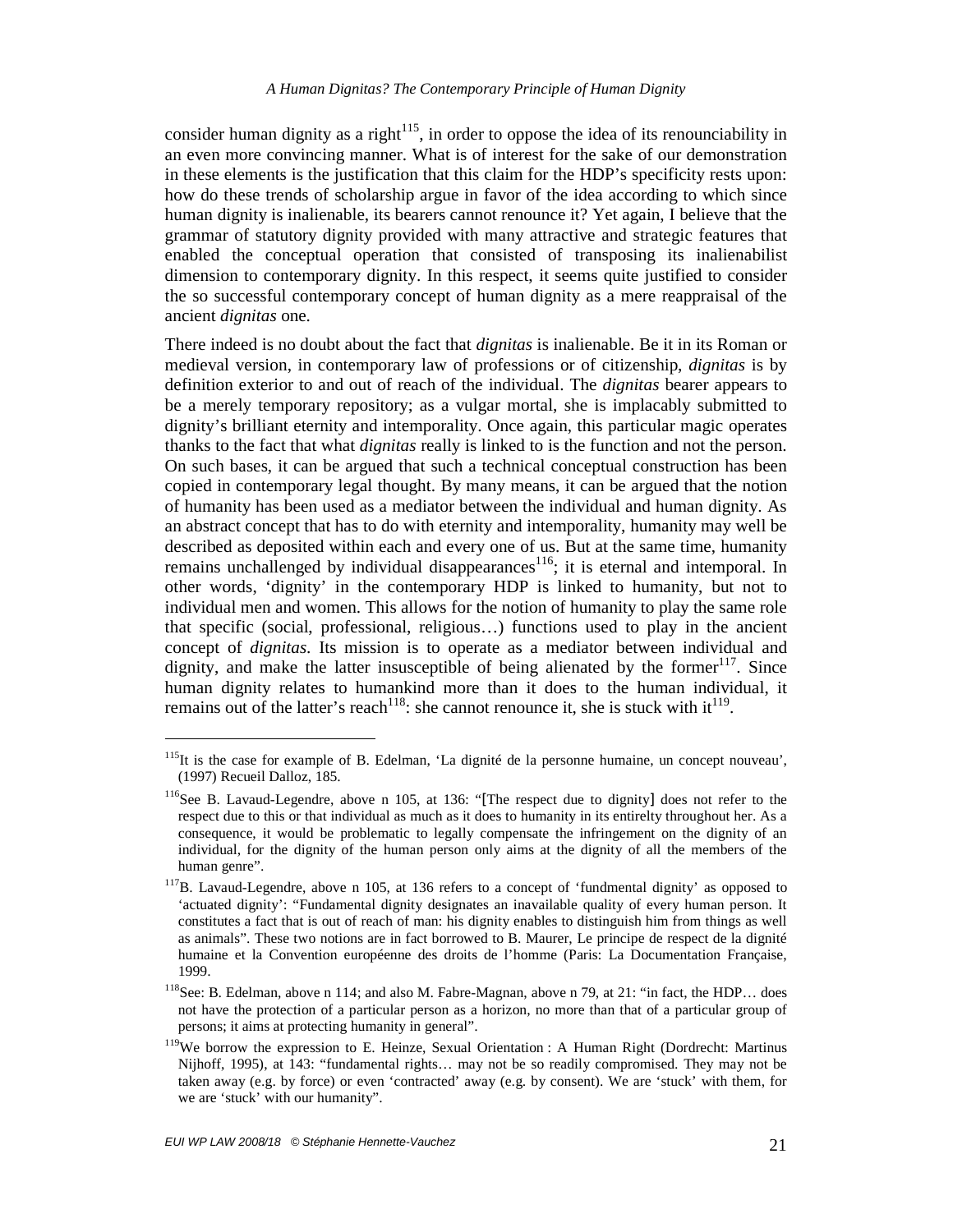The previous paragraphs do not stem from abstract flights of fancy. They rely on an analysis of positive law. Indeed, the modes of reasoning they describe are precisely the ones that ground a number of normative solutions such as ones that are both explicit and frequent in German law. The Federal Constitutional Court has made it clear that the HDP, as the cardinal point of the "objective order of values"<sup>120</sup> against which the entire German legal order rests, does not refer to the individual but to the human species $^{121}$ . Similarly, the Federal Administrative Court has made explicit statements as to the impossibility of renouncing the  $HDP<sup>122</sup>$ . The French Council of State reasons in a very similar fashion as it upholds municipal orders prohibiting dwarf-throwing shows in accordance with the *commissaire de gouvernement*'s plea that: "the respect for human dignity, absolute concept if any, can not accommodate to any kind of concession depending on subjective appreciations"<sup>123</sup>. In these examples, the human dignity it is referred to is human dignity intended as a quality of the whole species, of humankind – and not of the sole individual. Another French case is more enlightening in this perspective still. At the beginning of the 1990s, the Benetton Company decided to go for yet another provocative advertisement campaign; this time, the photographs that were used represented body parts that were tattooed 'HIV Positive'. AIDS patients' associations as well as the public opinion were quite shocked by the ad; and the former eventually sued the company –and won their case, for the Benetton company was found guilty of exceeding the limits of freedom of expression in that it recoursed to "degrading symbolic of stigmatization" that injured "the dignity of people who implacably suffer in their flesh and soul", by "provoking or accentuating at their expense of phenomenon of exclusion"<sup>124</sup>.

What is most interesting in our present perspective is the technical fact that the petitioners in this case actually had no link whatsoever with the incriminated photographs: none of them had posed for the photographs the campaign was based on, none of them had a relationship with the Benetton Company. Therefore, the court could well have dismissed the case, on the basis that the legal grounds chosen by the petitioners (a violation of their right to the respect of private life) was inappropriate for condemning offenses that had nothing to do with these particular individuals. However, the court decided differently, and judged that the petitioners' sole membership of humankind constituted a sufficient ground for their course of action; it thus admitted the

<sup>&</sup>lt;sup>120</sup>On this notion, see O. Jouanjan, 'La conception allemande des droits fondamentaux', (1998) Actualité Juridique Droit Administratif, special issue, 44.

<sup>&</sup>lt;sup>121</sup>BVerfGE 87, 209 (1992): "Human dignity is not only the individual dignity of every person, but also the dignity of the human being as a species. Everybody possesses human dignity, regardless of his characteristics, achievements, or social status; those who cannot act in a meaningful way because of their physical or psychological condition also possess human dignity. It is not even forfeited by means of 'undignified' behaviour; it cannot be taken away from any human being" (English version in in S. Michalowski, L. Woods, German constitutional law. The protection of civil liberties (Dartmouth, 1999), 99).

<sup>122</sup>*BVerwGe*, 15 déc. 1981, cited by P. Frumer, above n 108, at 463 (in English in S. Michalowski, L. Woods, above n 121 at 105 : "This violation of human dignity is not excluded or justified by the fact that the woman performing in the peep show acts voluntarily. Human dignity is an objective, indisposable value, the respect of which the individual cannot waive validly").

<sup>123</sup>P. Frydman, conclusions on C.E., Ass., 27 oct. 1995, *Cne de Morsang sur Orge et Ville d'Aix en Provence*, in (1995) Revue Française de Droit Administratif, 1209.

 $124$ Cour d'Appel de Paris, 28 mai 1996, (1996) Recueil Dalloz, 618, commentary by B. Edelman.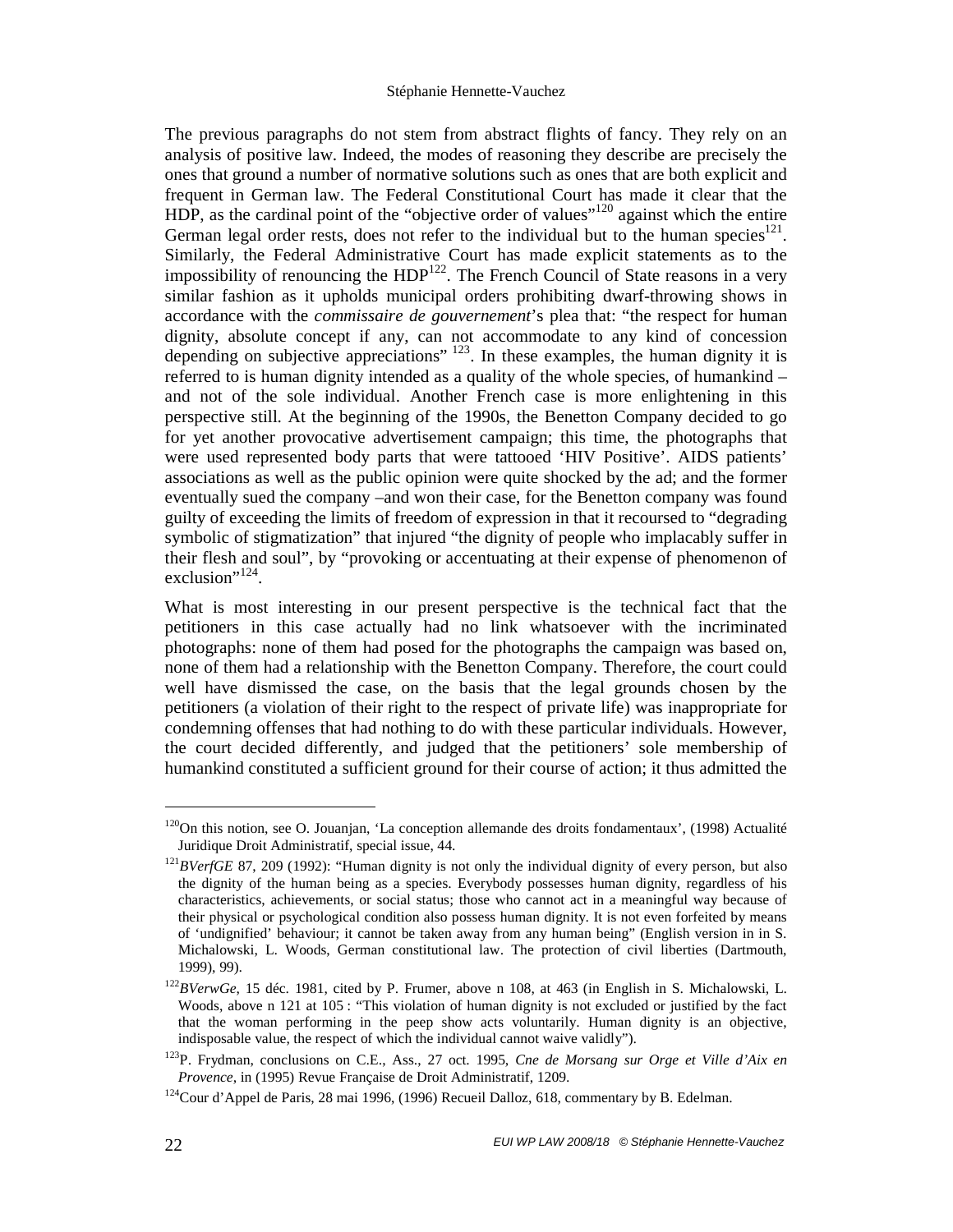case and eventually upheld their views. As it has been commented: "before the court, the patients' [associations] had argued that the photographs excluded them from the community of humans. In other words, they did not place their action on the grounds of private life, but on that of humanity. Hence this double consequence: on the one hand their demand became perfectly admissible for they only claimed to be recognized as members of humanity, and on the other hand, dignity prevailed over freedom of expression"<sup>125</sup>.

#### **Conclusion**

As he diagnosed the obsolescence of the concept of honor in 1970 and explained it by a wish of the individual to free herself from institutions, sociologist Peter Berger insisted on the precariousness of the situation this resulted in<sup>126</sup>. He then warned that "the contemporary mood of anti-institutionalism is unlikely to last… Man's fundamental constitution is such that, just about inevitably, he will once more construct institutions to provide an ordered reality for himself"<sup>127</sup>. Future developments proved him right, for it does seem that the recent successes of the legal HDP have amounted in constructing Humanity as the new institution. Such a return of the repressed further corresponds (as Berger had also foreseen) to a return to honor in so far as, as this paper has tentatively argued, the contemporary HDP is but a mere reappraisal of ancient *dignitas*. Hence current legal conceptualizations and usages of the HDP are only erroneously seen as derivations from post-WWII dignity; rather, they descend from the old *dignitas*, essentially statutory more than humanist. Such a distinction is crucial: the HDP is not all about human rights.

In the most contemporary version of the HDP, humanity thus corresponds to the status at which the individual has been admitted or elevated. However, and by definition, statutory dignity may be withdrawn. French dwarf M. Wackenheim, as a matter of fact, has pleaded that the famously upheld prohibition that affected his professional demonstrations amounted in a violation of his dignity; and Ms Jordan (the South African prostitute), M. Senanayake (the French Jehovah Witness who wished to refuse a blood transfusion) and MM. Laskey, Jaggard and Brown (the English men who engaged in sadist-masochist relationships) are most likely under very similar impressions. Here lies the most crucial aspect of the problem: is it possible to ensure that the contemporary HDP, in that it shares so much with ancient *dignitas*, has positively and for good parted with its inherent contingency and fragility (its conditionality)? How is it possible to simultaneously construct dignity as a status and guarantee that no one will be stripped of  $it^{128}$ ? If dignity primarily refers to (moral) duties and (legal) obligations, what is to become of those who refuse to comply with those?

<sup>&</sup>lt;sup>125</sup>B. Edelman, above n 114 at 188.

<sup>&</sup>lt;sup>126</sup>P. Berger, 'On the Obsolescence of the Concept of Honour', (1970), European Journal of Sociology, vol. 11, repr. in M.J. Sandel, ed., Liberalism and its critics, (Oxford: Basil Blackwell Publisher, 1984), 149.

<sup>127</sup>*Ibid.*, 158.

 $128$ This question is all the more complex as we part from the simplistic and incomplete humanistic approach according to which all man are human and thus deserve dignity. As Agamben's reading of